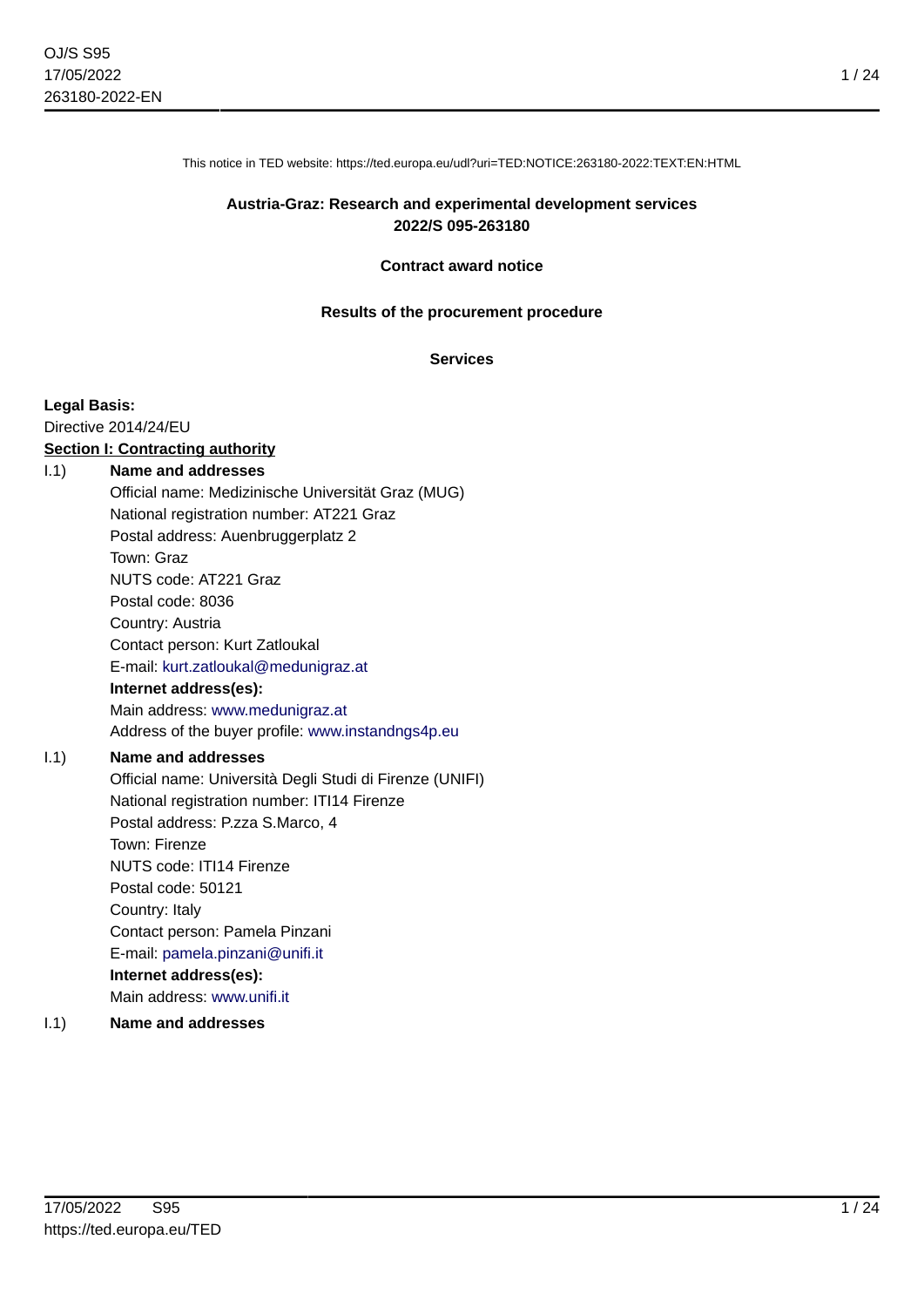Official name: Erasmus Universitair Medisch Centrum Rotterdam (EMC) National registration number: NL33C Groot-Rijnmond Postal address: Dr. Molewaterplein 40 Town: GD Rotterdam NUTS code: NL33C Groot-Rijnmond Postal code: 3015 Country: Netherlands Contact person: Peter Riegman E-mail: [p.riegman@erasmusmc.nl](mailto:p.riegman@erasmusmc.nl) **Internet address(es):** Main address:<www.erasmusmc.nl>

#### I.1) **Name and addresses**

Official name: St. Anna Kinderkrebsforschung GmbH (CCRI GmbH) National registration number: AT130 Wien Postal address: Zimmermannplatz 10 Town: Vienna NUTS code: AT130 Wien Postal code: 1090 Country: Austria Contact person: Joao Frade E-mail: [joao.frade@ccri.at](mailto:joao.frade@ccri.at) **Internet address(es):**

Main address:<www.ccri.at>

# I.1) **Name and addresses**

Official name: Universitaà Degli Studi di Milano-Bicocca (UNIMIB) National registration number: ITC4C Milano Postal address: Piazza dell'Ateneo Nuovo, 1 Town: Milano NUTS code: ITC4C Milano Postal code: 20126 Country: Italy Contact person: Maria Luisa Lavitrano E-mail: [marialuisa.lavitrano@unimib.it](mailto:marialuisa.lavitrano@unimib.it) **Internet address(es):** Main address:<www.UNIMIB.it>

# I.1) **Name and addresses**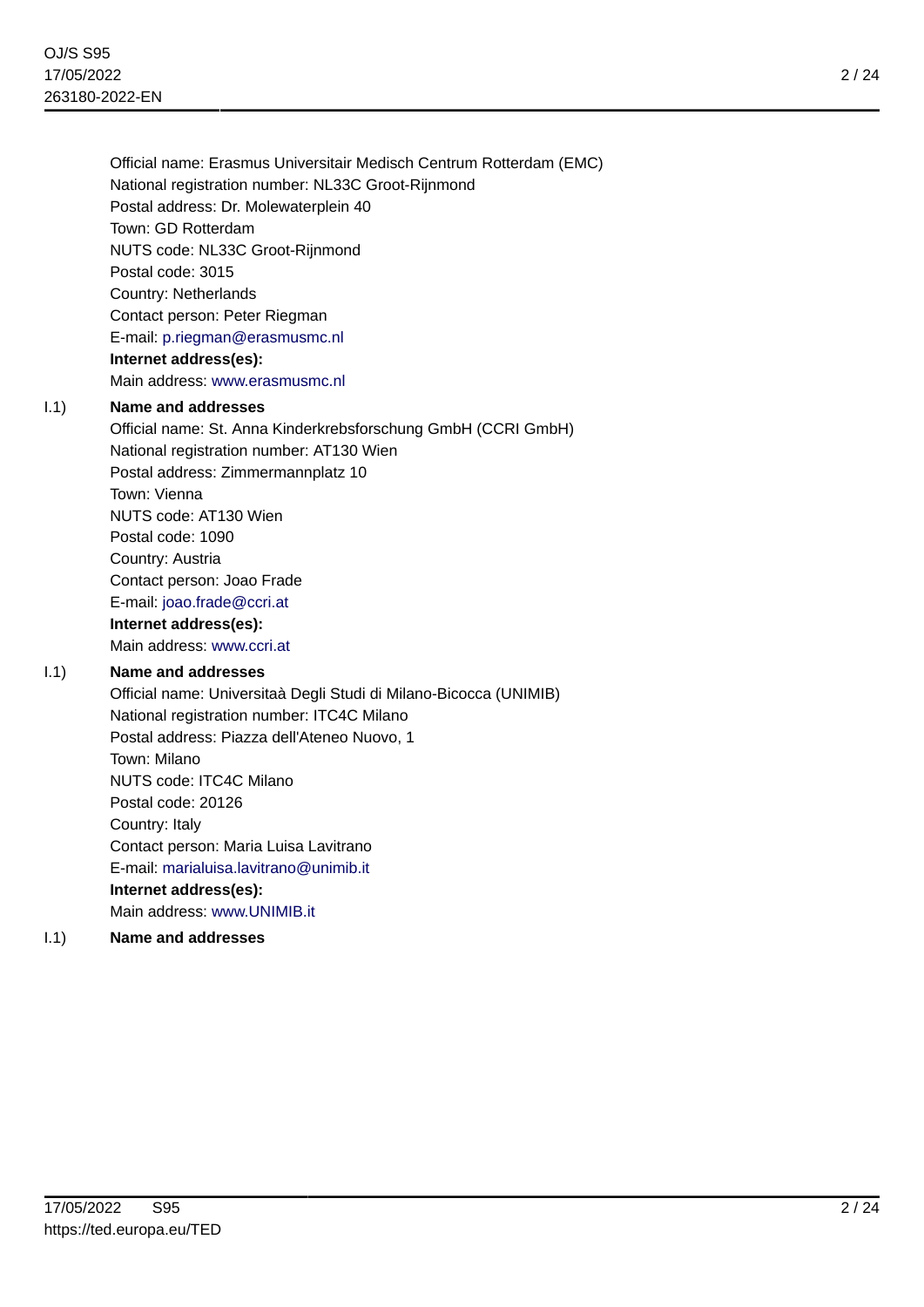Official name: University Clinic of Schleswig-Holstein (UKSH) National registration number: DEF02 Kiel Kreisfreie Stadt Postal address: Rosalind-Franklin-Straße 12 Town: Kiel NUTS code: DEF02 Kiel, Kreisfreie Stadt Postal code: 24105 Country: Germany Contact person: Michael Forster E-mail: [m.forster@ikmb.uni-kiel.de](mailto:m.forster@ikmb.uni-kiel.de) **Internet address(es):** Main address:<www.ikmb.uni-kiel.de>

#### I.1) **Name and addresses**

Official name: Centre Léon Bérard (CLB) National registration number: FRK26 Rhône Postal address: 28 Rue Laennec Town: Lyon NUTS code: FRK26 Rhône Postal code: 69008 Country: France Contact person: Jean-Yves Blay E-mail: [jean-yves.blay@lyon.unicancer.fr](mailto:jean-yves.blay@lyon.unicancer.fr) **Internet address(es):** Main address:<www.centreleonberard.fr>

# I.2) **Information about joint procurement**

The contract involves joint procurement In the case of joint procurement involving different countries, state applicable national procurement law: The applicable national procurement law is Austrian law.

# I.4) **Type of the contracting authority**

Body governed by public law

I.5) **Main activity** Health

# **Section II: Object**

# II.1) **Scope of the procurement**

II.1.1) **Title:**

PCP to buy R&D services to develop Integrated and Standardized NGS Workflows for Personalised Therapy (Instand-NGS4P)

Reference number: 874719

# II.1.2) **Main CPV code** 73100000 Research and experimental development services

- II.1.3) **Type of contract** Services
- II.1.4) **Short description:**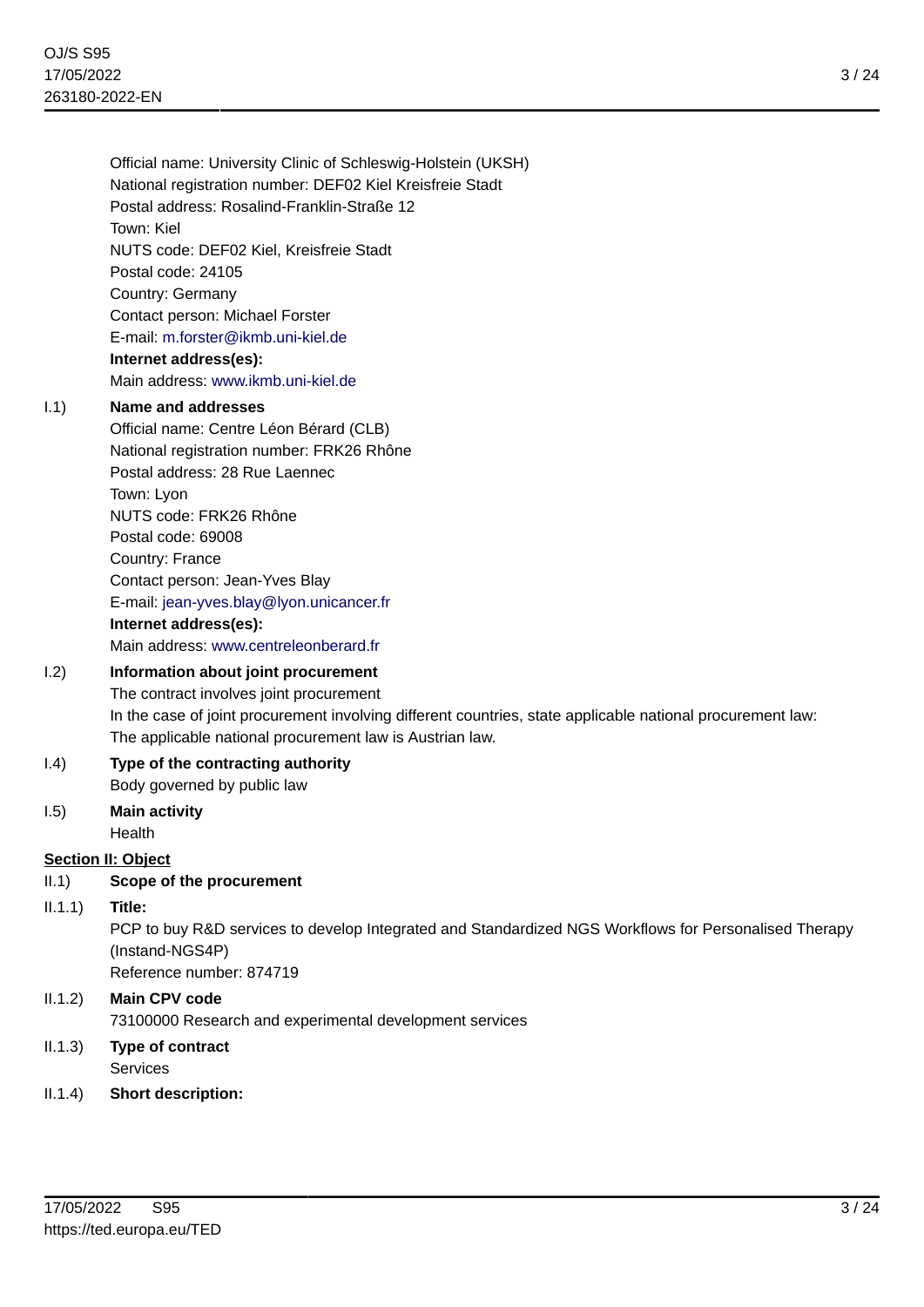On Oct 20th 2021, a contract notice was published as part of the EU project Instand-NGS4P to purchase R&D services from a number of R&D providers in parallel (PCP procurement).

The PCP procurement compared competing alternative solution approaches to address the following challenge: development of two fully integrated, standardized NGS workflows, from sample-pre-analytics to medical decision making, for routine diagnostics of common and rare cancers in adults and children.

As the common challenge exists of a number of sub-challenges, the procurement is divided into the following lots, each corresponding to one sub-challenge:

— Lot 1: Pre-sequencing (Specimen collection, nucleic acid isolation, library preparation)

- Lot 2: Sequencing
- Lot 3: Bioinformatics analysis
- Lot 4: Integrated reporting

This is a joint procurement by different procurers across Europe that are all facing the same common challenge and are thus looking for similar solutions (so-called 'buyers group').

# II.1.6) **Information about lots**

This contract is divided into lots: yes

- II.1.7) **Total value of the procurement (excluding VAT)** Value excluding VAT: 610 246.65 EUR
- II.2) **Description**

# II.2.1) **Title:**

Pre-sequencing Lot No: 1

# II.2.2) **Additional CPV code(s)**

73100000 Research and experimental development services

# II.2.3) **Place of performance**

NUTS code: AT221 Graz

Main site or place of performance:

Testing is expected to be done at the premises of the contractors using test material provided by the procurers and at a minimum of 3 and a maximum of 7 procurer sites.

# II.2.4) **Description of the procurement:**

The procurement was announced in the form of a pre-commercial procurement (PCP) with a phased approach, i.e. a framework agreement covering 3 R&D phases:

- R&D up to solution design (Phase 1)
- R&D up to prototype (Phase 2)

• R&D up to original development and validation and testing of a limited set of first products or services (Phase 3).

After each phase, intermediate evaluations are carried out to progressively select the best competing solutions. The contractors with the best-value-for-money solutions will be offered a specific contract for the next phase. The phased approach with parallel contracts and intermediate evaluations will be followed within each lot. The result of phase 3 will be the development of 2 fully integrated NGS workflows with EQA.

For Phase 2, prototype validation is expected to be done at the premises of the contractors using test material provided by the Procurers. For Phase 3, the procurers (one or more) will carry out the testing and verification of

4 / 24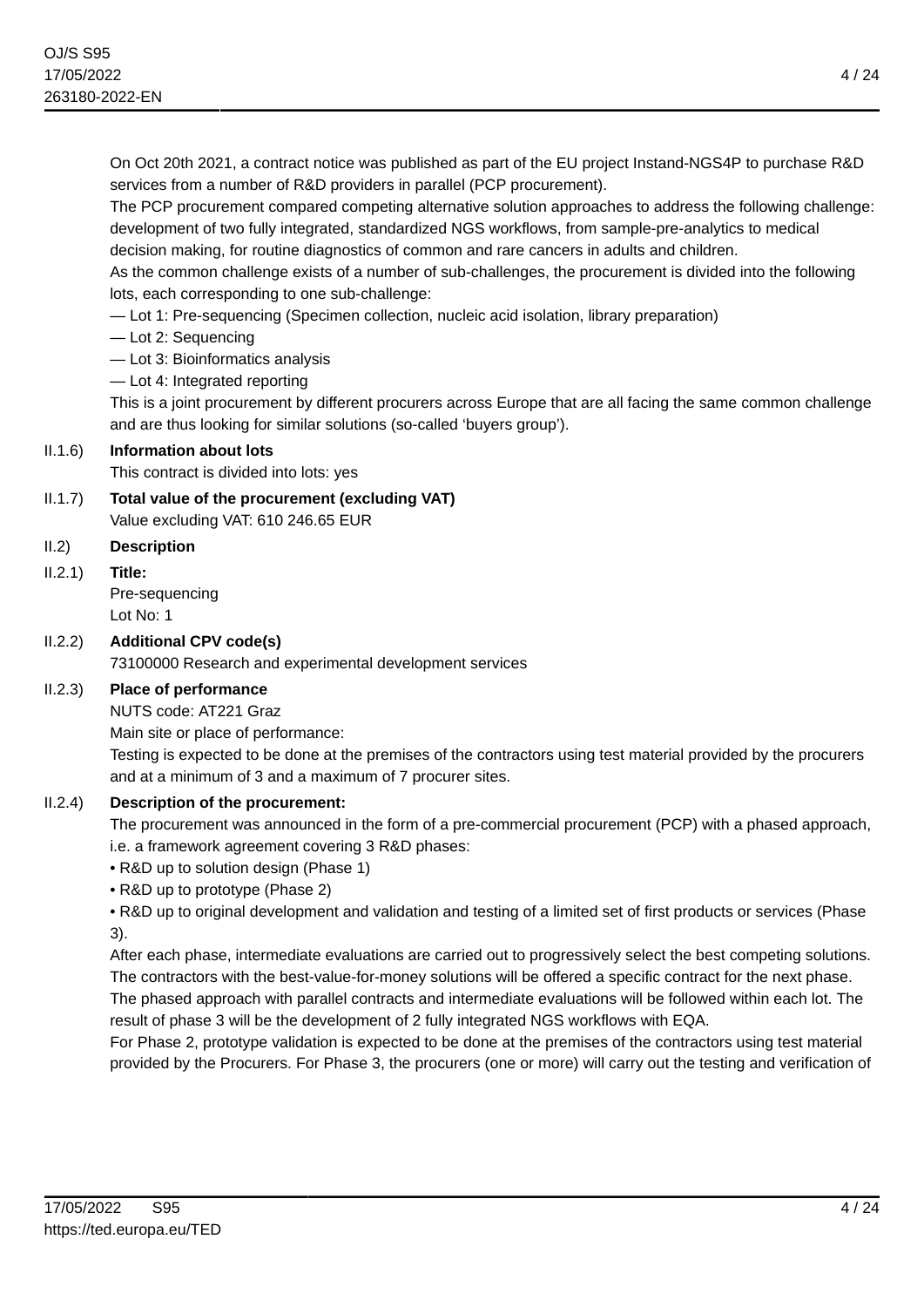the solutions at their premises and optionally at an additional medical center. This testing may also serve as a first customer test reference for the contractors.

The selected operators will retain ownership of the intellectual property rights (IPRs) that they generate during the PCP and will be able to use them to exploit the full market potential of the developed solutions i.e. beyond the procurement.

In order to implement NGS into routine diagnosis, a fully integrated workflow from patient sample collection to final diagnostic result report is required. This PCP will now focus on developing 3 independent lots, to be modularly integrated into two independent workflows, which could be e.g. target panel-based and/or whole genome / whole exome-based, for the diagnosis and treatment decision making (including pharmacogenomics) in common cancer entities and rare cancer entities.

In addition to introducing quality control (QC) steps for each critical part of the workflow and validating individual lots, the integrated performance of the whole workflow will be validated.

The performance improvement which this PCP aims to develop, compared to the current state-of-the art technology, is the integration of NGS data from tumor derived specimens (including liquid biopsy) with data from pharmacogenomic panels performed on non-tumor derived specimens.

Lot 1: Pre-Sequencing: a) Specimen collection, NA isolation b) Library preparation

Contracts are to be awarded for Lot 1 to a minimum of:

4 contractors for phase 1

#### 3 contractors for phase 2

and

2 contractors for phase 3

Sufficient amount of good quality tenders were received to award the planned amount of contracts for Lot 1 (see section V for more information).

The abstracts of the winning tenders are available on<www.instandngs4p.eu>. The PCP is expected to start on 16.04.2022 and end on 31.05.2025.

#### II.2.5) **Award criteria**

Quality criterion - Name: Technical quality criteria: A1) - A5), points each: 5 / Weighting: 100% each Quality criterion - Name: Feasibility: B1) – B4), points each: 5 / Weighting: 100% each Price - Weighting: 200% (points: 5)

# II.2.11) **Information about options**

Options: no

# II.2.13) **Information about European Union funds**

The procurement is related to a project and/or programme financed by European Union funds: yes Identification of the project:

This procurement receives funding from the European Union's Horizon 2020 Research and Innovation Programme, under grant agreement No 874719 — INSTAND-NGS4P (see <www.instandngs4p.eu>).The EU has given a grant for this procurement, but is not participating as a contracting authority in the procurement.

# II.2.14) **Additional information**

Additional information to II.2.5) Award criteria Price is not the only criterion and all criteria are stated only in the procurement documents. See the project website:<www.instandngs4p.eu>

# II.2) **Description**

II.2.1) **Title:**

Sequencing Lot No: 2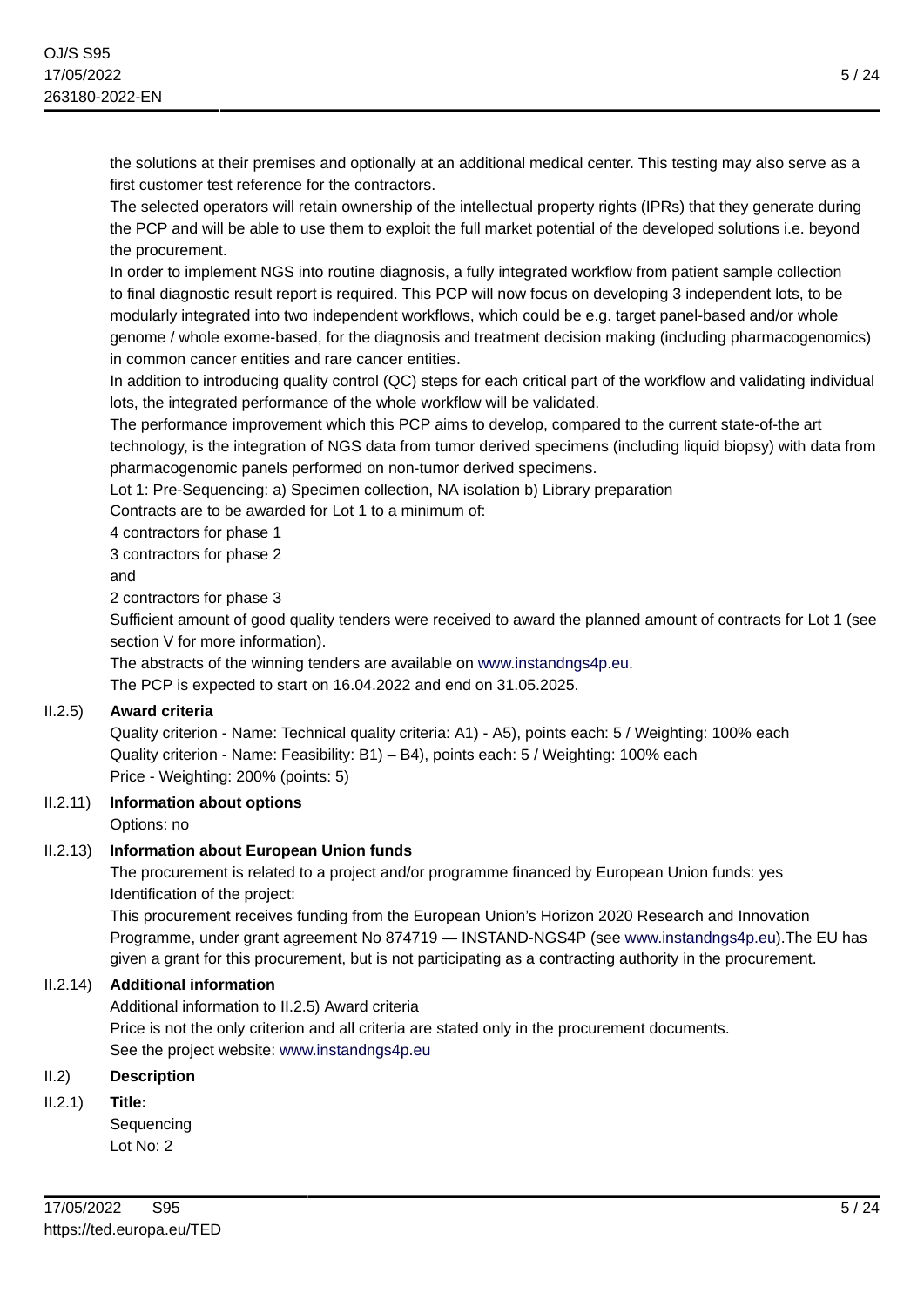| II.2.2)  | <b>Additional CPV code(s)</b><br>73100000 Research and experimental development services                                                                                                                                                                                                                                                                                                                                                                                                                 |
|----------|----------------------------------------------------------------------------------------------------------------------------------------------------------------------------------------------------------------------------------------------------------------------------------------------------------------------------------------------------------------------------------------------------------------------------------------------------------------------------------------------------------|
| II.2.3)  | Place of performance<br>NUTS code: AT221 Graz<br>Main site or place of performance:<br>N/A                                                                                                                                                                                                                                                                                                                                                                                                               |
| II.2.4)  | Description of the procurement:<br>Lot 2 of the PCP will not be started because an insufficient number of tenders was received (see section V for<br>more information).                                                                                                                                                                                                                                                                                                                                  |
| II.2.5)  | Award criteria<br>Quality criterion - Name: Technical quality criteria: A1) - A7), points each: 5 / Weighting: 100% each<br>Quality criterion - Name: Feasibility: B1) - B4), points each: 5 / Weighting: 100% each<br>Price - Weighting: 200% (points: 5)                                                                                                                                                                                                                                               |
| II.2.11) | <b>Information about options</b><br>Options: no                                                                                                                                                                                                                                                                                                                                                                                                                                                          |
| II.2.13) | <b>Information about European Union funds</b><br>The procurement is related to a project and/or programme financed by European Union funds: yes<br>Identification of the project:<br>This procurement receives funding from the European Union's Horizon 2020 Research and Innovation<br>Programme, under grant agreement No 874719 - INSTAND-NGS4P (see www.instandngs4p.eu). The EU has<br>given a grant for this procurement, but is not participating as a contracting authority in the procurement. |
| II.2.14) | <b>Additional information</b><br>Additional information to II.2.5) Award criteria<br>Price is not the only criterion and all criteria are stated only in the procurement documents.<br>See the project website: www.instandngs4p.eu                                                                                                                                                                                                                                                                      |
| II.2)    | <b>Description</b>                                                                                                                                                                                                                                                                                                                                                                                                                                                                                       |
| II.2.1)  | Title:<br><b>Bioinformatics Analysis</b><br>Lot No: 3                                                                                                                                                                                                                                                                                                                                                                                                                                                    |
| II.2.2)  | <b>Additional CPV code(s)</b><br>73100000 Research and experimental development services                                                                                                                                                                                                                                                                                                                                                                                                                 |
| II.2.3)  | Place of performance<br>NUTS code: AT221 Graz<br>Main site or place of performance:<br>Testing is expected to be done at the premises of the contractors using test material provided by the procurers<br>and at a minimum of 3 and a maximum of 7 procurer sites.                                                                                                                                                                                                                                       |
| II.2.4)  | Description of the procurement:                                                                                                                                                                                                                                                                                                                                                                                                                                                                          |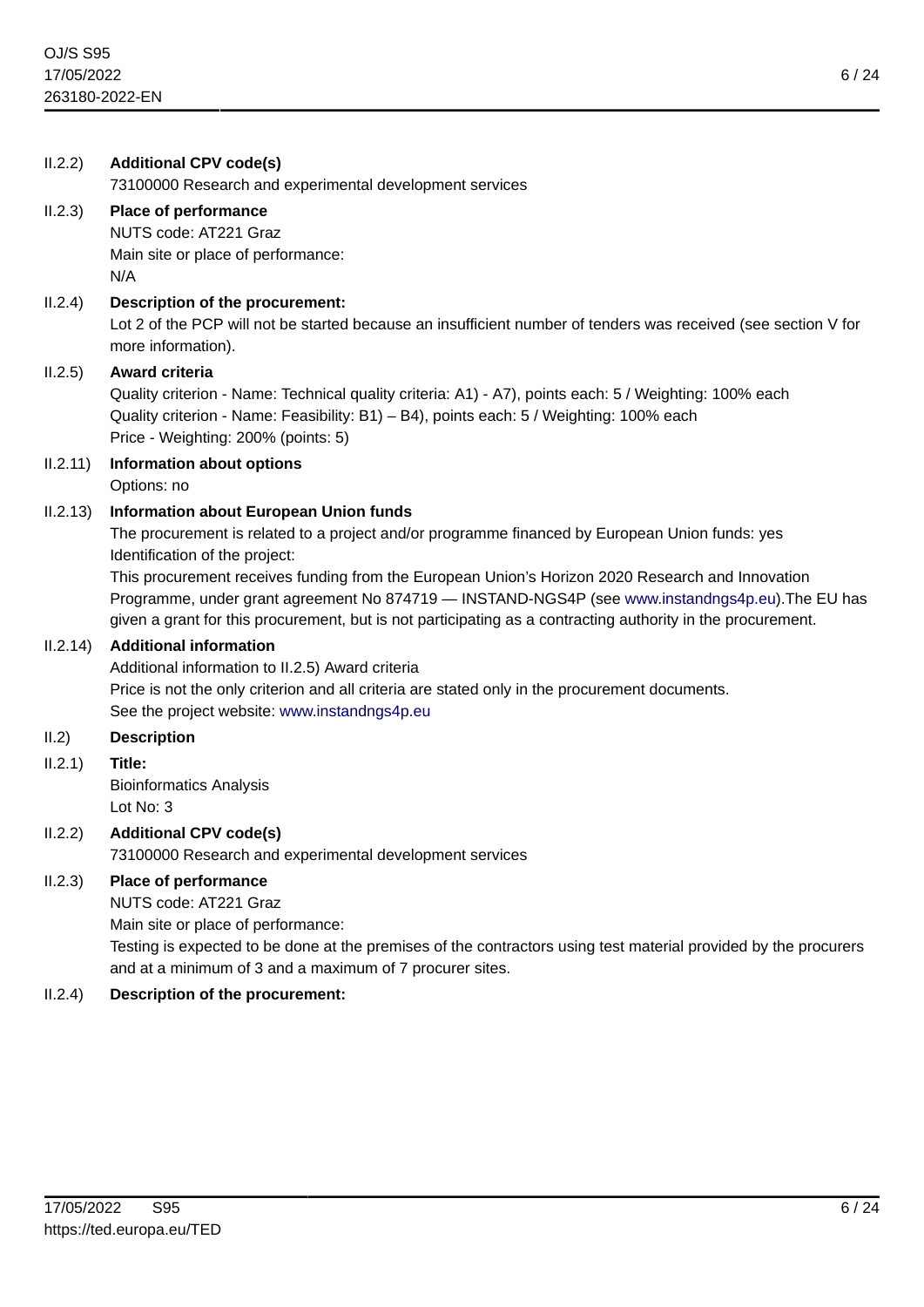The procurement was announced in the form of a pre-commercial procurement (PCP) with a phased approach, i.e. a framework agreement covering 3 R&D phases:

• R&D up to solution design (Phase 1)

• R&D up to prototype (Phase 2)

• R&D up to original development and validation and testing of a limited set of first products or services (Phase 3).

After each phase, intermediate evaluations are carried out to progressively select the best competing solutions. The contractors with the best-value-for-money solutions will be offered a specific contract for the next phase. The phased approach with parallel contracts and intermediate evaluations will be followed within each lot. The result of phase 3 will be the development of 2 fully integrated NGS workflows with EQA.

For Phase 2, prototype validation is expected to be done at the premises of the contractors using test material provided by the Procurers. For Phase 3, the procurers (one or more) will carry out the testing and verification of the solutions at their premises and optionally at an additional medical center. This testing may also serve as a first customer test reference for the contractors.

The selected operators will retain ownership of the intellectual property rights (IPRs) that they generate during the PCP and will be able to use them to exploit the full market potential of the developed solutions i.e. beyond the procurement.

In order to implement NGS into routine diagnosis, a fully integrated workflow from patient sample collection to final diagnostic result report is required. This PCP will now focus on developing 3 independent lots, to be modularly integrated into two independent workflows, which could be e.g. target panel-based and/or whole genome / whole exome-based, for the diagnosis and treatment decision making (including pharmacogenomics) in common cancer entities and rare cancer entities.

In addition to introducing quality control (QC) steps for each critical part of the workflow and validating individual lots, the integrated performance of the whole workflow will be validated.

The performance improvement which this PCP aims to develop, compared to the current state-of-the art technology, is the integration of NGS data from tumor derived specimens (including liquid biopsy) with data from pharmacogenomic panels performed on non-tumor derived specimens.

Lot 1: Pre-Sequencing: a) Specimen collection, NA isolation b) Library preparation

Contracts are to be awarded for Lot 3 to a minimum of:

4 contractors for phase 1

3 contractors for phase 2

and

2 contractors for phase 3

Sufficient amount of good quality tenders were received to award the planned amount of contracts for Lot 3 (see section V for more information).

The abstracts of the winning tenders are available on<www.instandngs4p.eu>.

The PCP is expected to start on 16.04.2022 and end on 31.05.2025.

# II.2.5) **Award criteria**

Quality criterion - Name: Technical quality criteria: A1) - A5), points each: 5 / Weighting: 100% each Quality criterion - Name: Feasibility: B1) – B4), points each: 5 / Weighting: 100% each Price - Weighting: 200% (points: 5)

# II.2.11) **Information about options** Options: no

# II.2.13) **Information about European Union funds**

The procurement is related to a project and/or programme financed by European Union funds: yes Identification of the project: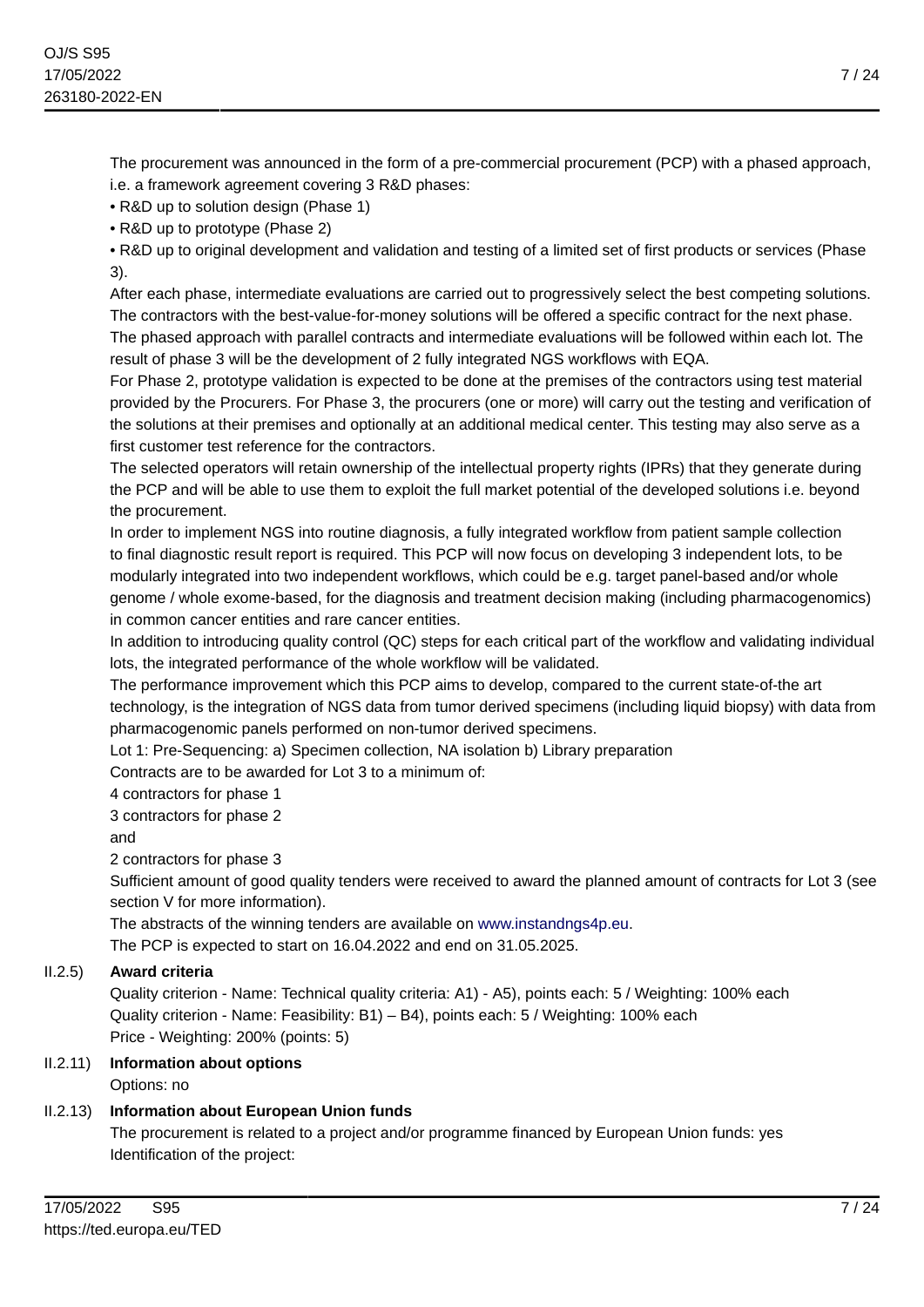This procurement receives funding from the European Union's Horizon 2020 Research and Innovation Programme, under grant agreement No 874719 — INSTAND-NGS4P (see <www.instandngs4p.eu>).The EU has given a grant for this procurement, but is not participating as a contracting authority in the procurement.

# II.2.14) **Additional information**

Additional information to II.2.5) Award criteria Price is not the only criterion and all criteria are stated only in the procurement documents. See the project website:<www.instandngs4p.eu>

## II.2) **Description**

II.2.1) **Title:**

Integrated Reporting Lot No: 4

# II.2.2) **Additional CPV code(s)**

73100000 Research and experimental development services

# II.2.3) **Place of performance**

NUTS code: AT221 Graz

Main site or place of performance:

Testing is expected to be done at the premises of the contractors using test material provided by the procurers and at a minimum of 3 and a maximum of 7 procurer sites.

# II.2.4) **Description of the procurement:**

The procurement was announced in the form of a pre-commercial procurement (PCP) with a phased approach, i.e. a framework agreement covering 3 R&D phases:

• R&D up to solution design (Phase 1)

• R&D up to prototype (Phase 2)

• R&D up to original development and validation and testing of a limited set of first products or services (Phase 3).

After each phase, intermediate evaluations are carried out to progressively select the best competing solutions. The contractors with the best-value-for-money solutions will be offered a specific contract for the next phase. The phased approach with parallel contracts and intermediate evaluations will be followed within each lot. The result of phase 3 will be the development of 2 fully integrated NGS workflows with EQA.

For Phase 2, prototype validation is expected to be done at the premises of the contractors using test material provided by the Procurers. For Phase 3, the procurers (one or more) will carry out the testing and verification of the solutions at their premises and optionally at an additional medical center. This testing may also serve as a first customer test reference for the contractors.

The selected operators will retain ownership of the intellectual property rights (IPRs) that they generate during the PCP and will be able to use them to exploit the full market potential of the developed solutions i.e. beyond the procurement.

In order to implement NGS into routine diagnosis, a fully integrated workflow from patient sample collection to final diagnostic result report is required. This PCP will now focus on developing 3 independent lots, to be modularly integrated into two independent workflows, which could be e.g. target panel-based and/or whole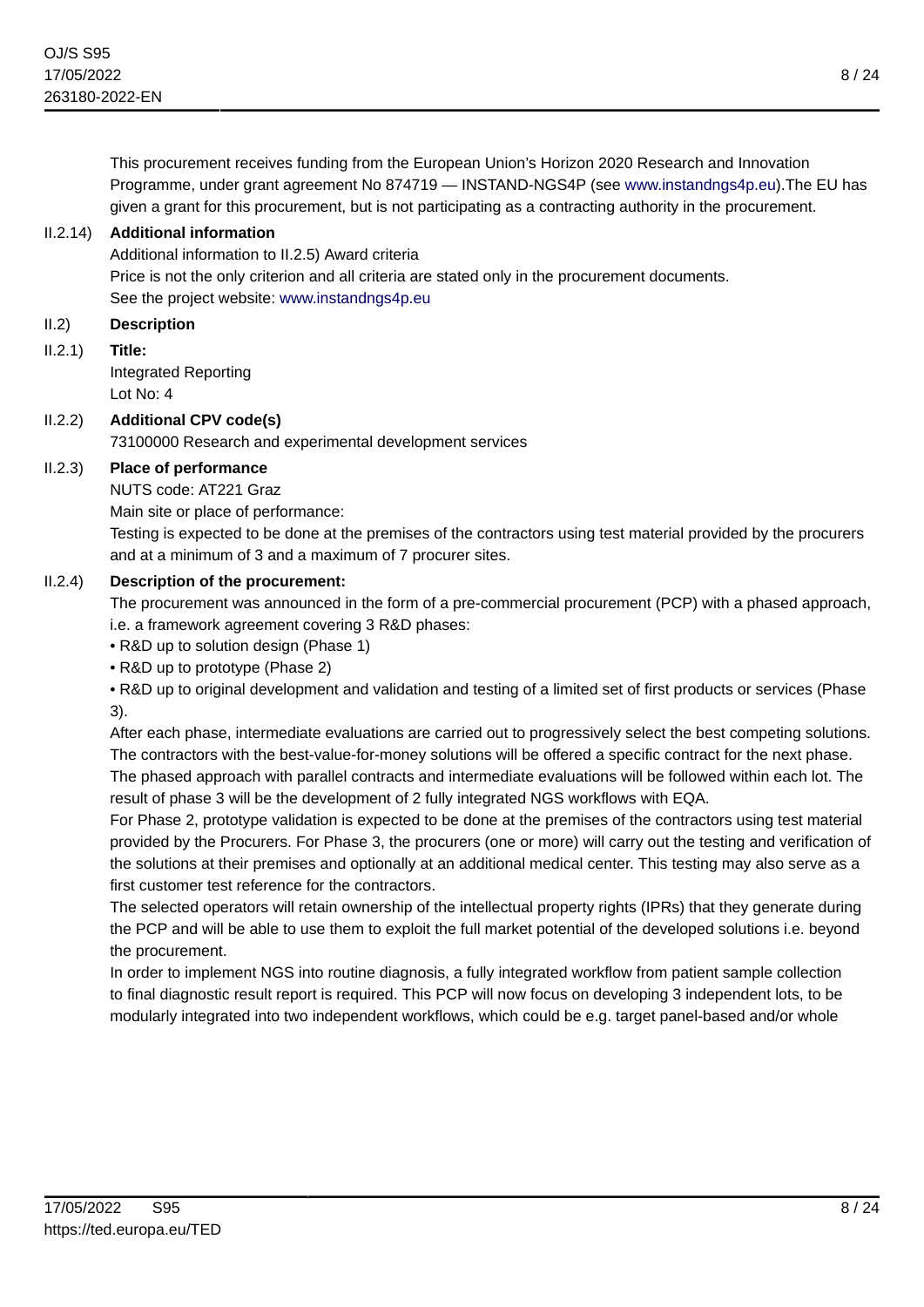genome / whole exome-based, for the diagnosis and treatment decision making (including pharmacogenomics) in common cancer entities and rare cancer entities.

In addition to introducing quality control (QC) steps for each critical part of the workflow and validating individual lots, the integrated performance of the whole workflow will be validated.

The performance improvement which this PCP aims to develop, compared to the current state-of-the art technology, is the integration of NGS data from tumor derived specimens (including liquid biopsy) with data from pharmacogenomic panels performed on non-tumor derived specimens.

Lot 1: Pre-Sequencing: a) Specimen collection, NA isolation b) Library preparation

Contracts are to be awarded for Lot 4 to a minimum of:

4 contractors for phase 1

3 contractors for phase 2

and

2 contractors for phase 3

Sufficient amount of good quality tenders were received to award the planned amount of contracts for Lot 4 (see section V for more information).

The abstracts of the winning tenders are available on<www.instandngs4p.eu>.

The PCP is expected to start on 16.04.2022 and end on 31.05.2025.

# II.2.5) **Award criteria**

Quality criterion - Name: Technical quality criteria: A1) - A6), points each: 5 / Weighting: 100% each Quality criterion - Name: Feasibility: B1) – B4), points each: 5 / Weighting: 100% each Price - Weighting: 200% (points: 5)

#### II.2.11) **Information about options**

Options: no

# II.2.13) **Information about European Union funds**

The procurement is related to a project and/or programme financed by European Union funds: yes Identification of the project:

This procurement receives funding from the European Union's Horizon 2020 Research and Innovation Programme, under grant agreement No 874719 — INSTAND-NGS4P (see <www.instandngs4p.eu>).The EU has given a grant for this procurement, but is not participating as a contracting authority in the procurement.

#### II.2.14) **Additional information**

Additional information to II.2.5) Award criteria Price is not the only criterion and all criteria are stated only in the procurement documents. See the project website:<www.instandngs4p.eu>

#### **Section IV: Procedure**

IV.1) **Description**

IV.1.1) **Type of procedure**

Open procedure

- IV.1.3) **Information about a framework agreement or a dynamic purchasing system** The procurement involves the establishment of a framework agreement
- IV.1.8) **Information about the Government Procurement Agreement (GPA)** The procurement is covered by the Government Procurement Agreement: no

#### IV.2) **Administrative information**

IV.2.1) **Previous publication concerning this procedure** Notice number in the OJ S: [2021/S 204-533482](https://ted.europa.eu/udl?uri=TED:NOTICE:533482-2021:TEXT:EN:HTML)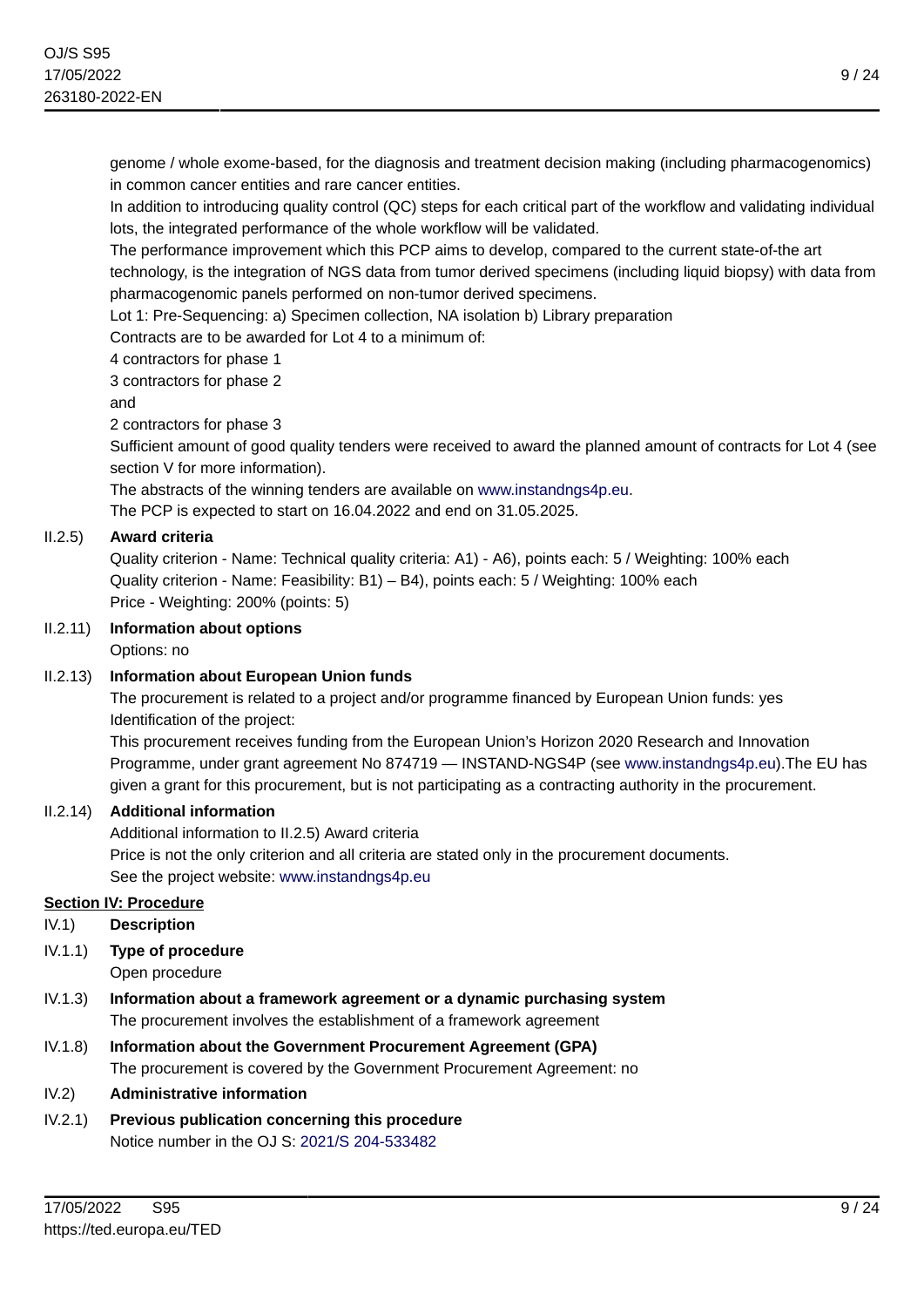# IV.2.8) **Information about termination of dynamic purchasing system** IV.2.9) **Information about termination of call for competition in the form of a prior information notice Section V: Award of contract Contract No:** 1.1 **Lot No:** 1 **Title:** Integrated and standardized NGS workflows for Personalised therapy - Pre-sequencing A contract/lot is awarded: yes V.2) **Award of contract** V.2.1) **Date of conclusion of the contract:** 05/04/2022 V.2.2) **Information about tenders** Number of tenders received: 5 Number of tenders received from SMEs: 0 Number of tenders received from tenderers from other EU Member States: 5 Number of tenders received from tenderers from non-EU Member States: 0 Number of tenders received by electronic means: 5 The contract has been awarded to a group of economic operators: no V.2.3) **Name and address of the contractor** Official name: Agilent Technologies R&D Marketing GmbH & Co KG National registration number: DE813890511 Postal address: Hewlett-Packard-Straße 8 Town: Waldbronn NUTS code: DE123 Karlsruhe, Landkreis Postal code: 76337 Country: Germany Internet address: <https://www.agilent.com/> The contractor is an SME: no V.2.4) **Information on value of the contract/lot (excluding VAT)** Total value of the contract/lot: 30 000.00 EUR V.2.5) **Information about subcontracting Section V: Award of contract Contract No:** 1.2 **Lot No:** 1 **Title:**

Integrated and standardized NGS workflows for Personalised therapy - Pre-sequencing A contract/lot is awarded: yes

# V.2) **Award of contract**

# V.2.1) **Date of conclusion of the contract:** 25/04/2022

# V.2.2) **Information about tenders**

Number of tenders received: 5 Number of tenders received from SMEs: 0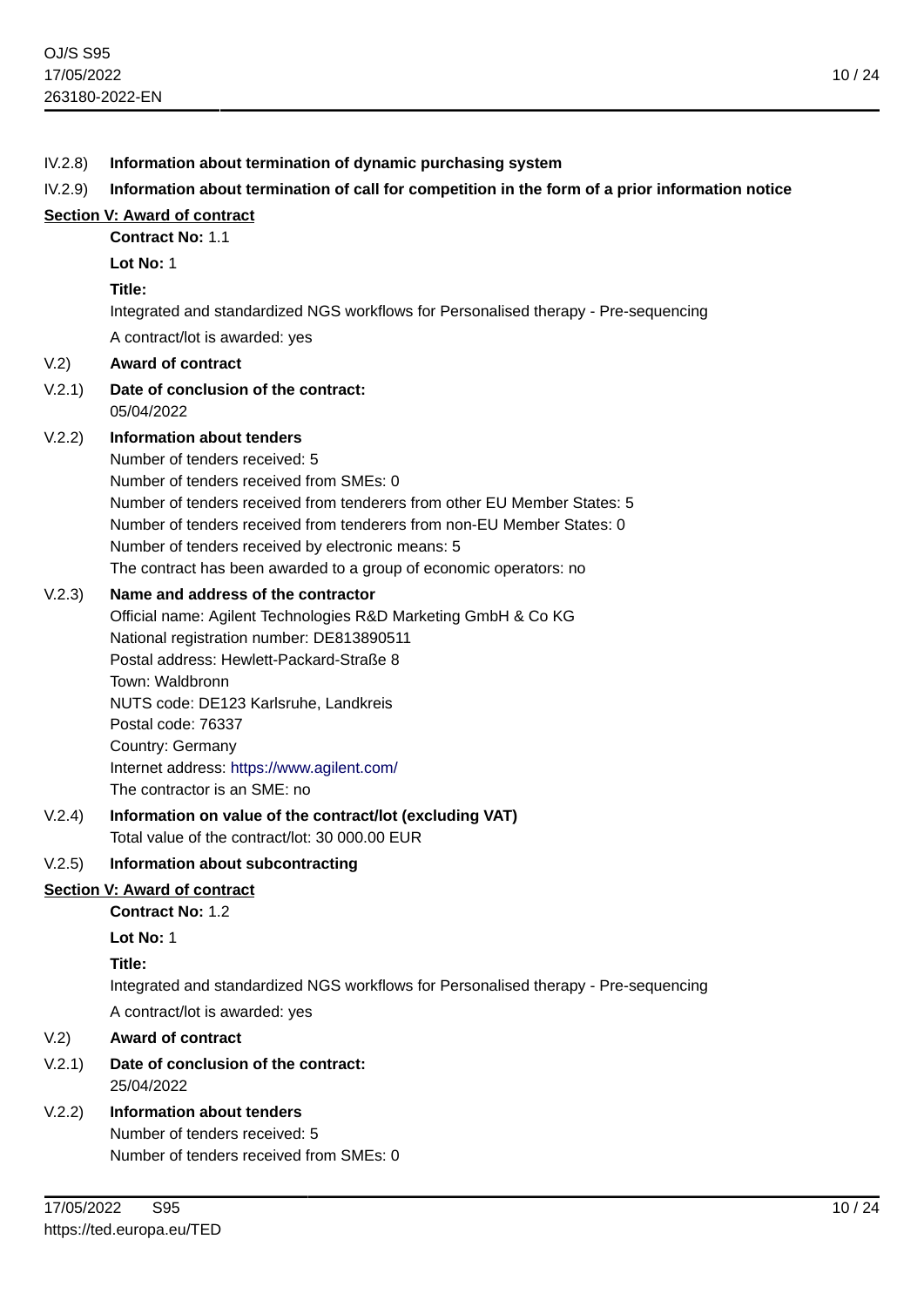| Number of tenders received from tenderers from other EU Member States: 5 |
|--------------------------------------------------------------------------|
| Number of tenders received from tenderers from non-EU Member States: 0   |
| Number of tenders received by electronic means: 5                        |
| The contract has been awarded to a group of economic operators: yes      |

#### V.2.3) **Name and address of the contractor**

Official name: Integrated DNA Technologies, BV National registration number: BE0473291407 Postal address: Interleuvenlaan 12A Town: Leuven NUTS code: BE242 Arr. Leuven Postal code: B-3001 Country: Belgium The contractor is an SME: no

#### V.2.3) **Name and address of the contractor**

Official name: Leica Mikrosysteme Vertrieb GmbH National registration number: DE811140297 Postal address: Ernst-Leitz-Str 17-37 Town: Wetzlar NUTS code: DE722 Lahn-Dill-Kreis Postal code: 35578 Country: Germany The contractor is an SME: no

# V.2.3) **Name and address of the contractor**

Official name: ID Business Solutions National registration number: GB604105690 Postal address: 2 Occam Court, Surrey Research Park Town: Guildford NUTS code: UKJ2 Surrey, East and West Sussex Postal code: GU2 7QB Country: United Kingdom The contractor is an SME: no

#### V.2.3) **Name and address of the contractor**

Official name: AB Sciex Austria GmbH National registration number: ATU65234668 Postal address: Hernalser Haupstrasse 219 Town: Vienna NUTS code: AT130 Wien Postal code: A-1170 Country: Austria The contractor is an SME: no

# V.2.3) **Name and address of the contractor**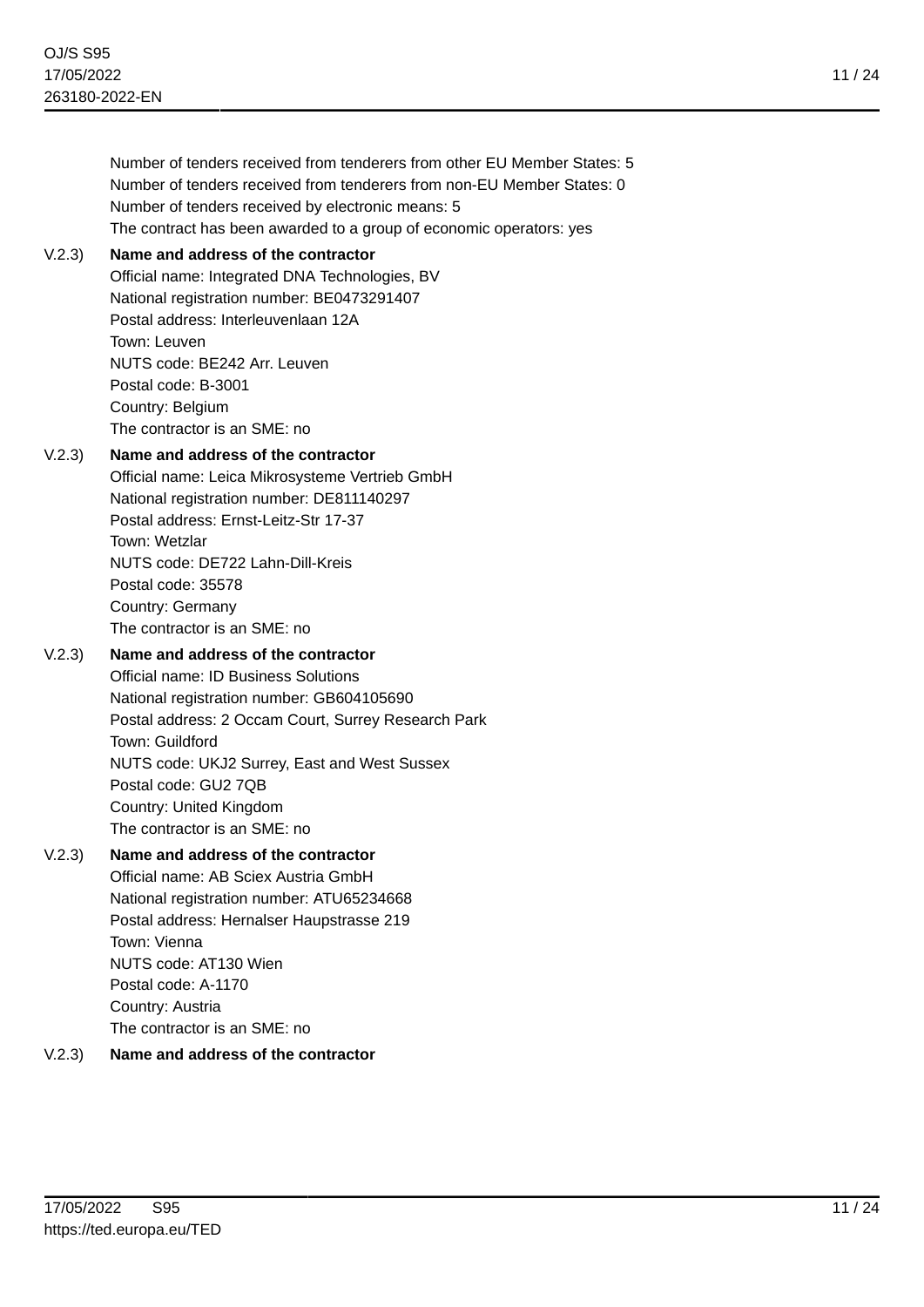Official name: Molecular Devices LLC National registration number: DE129418890 Postal address: 3860 N First Street Town: San Jose NUTS code: US United States Postal code: CA 95134 Country: United States The contractor is an SME: no

# V.2.3) **Name and address of the contractor** Official name: Global Life Sciences Solutions Operations UK Ltd

National registration number: GB333194219 Postal address: Amersham Place Town: Little Chalfont NUTS code: UKJ13 Buckinghamshire CC Postal code: HP7 9NA Country: United Kingdom The contractor is an SME: no

# V.2.3) **Name and address of the contractor**

Official name: Beckman Coulter Inc National registration number: 95-1040600 Postal address: 5350 Lakeview Parkway S Dr Town: Indianapolis NUTS code: US United States Postal code: 46268 Country: United States The contractor is an SME: no

# V.2.4) **Information on value of the contract/lot (excluding VAT)** Total value of the contract/lot: 26 371.00 EUR

# V.2.5) **Information about subcontracting**

The contract is likely to be subcontracted

# **Section V: Award of contract**

**Contract No:** 1.3

**Lot No:** 1

# **Title:**

Integrated and standardized NGS workflows for Personalised therapy - Pre-sequencing A contract/lot is awarded: yes

# V.2) **Award of contract**

# V.2.1) **Date of conclusion of the contract:**

25/04/2022

# V.2.2) **Information about tenders**

Number of tenders received: 5 Number of tenders received from SMEs: 0 Number of tenders received from tenderers from other EU Member States: 5 Number of tenders received from tenderers from non-EU Member States: 0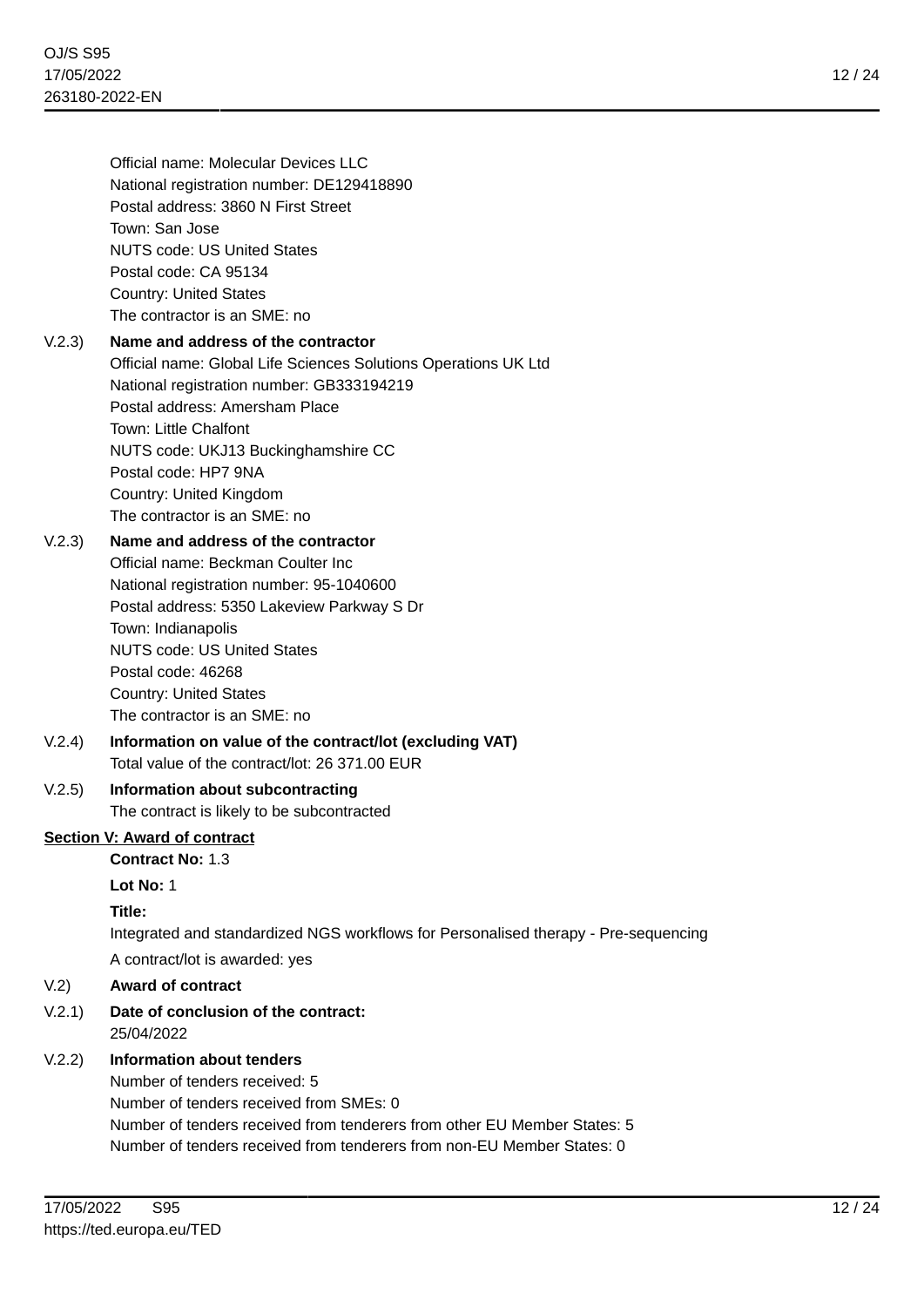Number of tenders received by electronic means: 5 The contract has been awarded to a group of economic operators: no V.2.3) **Name and address of the contractor** Official name: Thermo Fisher Scientific Life Technologies GmbH National registration number: DE146961848 Postal address: Frankfurter Straße 129b Town: Darmstadt NUTS code: DE711 Darmstadt, Kreisfreie Stadt Postal code: 64293 Country: Germany The contractor is an SME: no V.2.4) **Information on value of the contract/lot (excluding VAT)** Total value of the contract/lot: 30 551.00 EUR V.2.5) **Information about subcontracting Section V: Award of contract Contract No:** 1.4 **Lot No:** 1 **Title:** Integrated and standardized NGS workflows for Personalised therapy - Pre-sequencing A contract/lot is awarded: yes V.2) **Award of contract** V.2.1) **Date of conclusion of the contract:** 25/04/2022 V.2.2) **Information about tenders** Number of tenders received: 5 Number of tenders received from SMEs: 0 Number of tenders received from tenderers from other EU Member States: 5 Number of tenders received from tenderers from non-EU Member States: 0 Number of tenders received by electronic means: 5 The contract has been awarded to a group of economic operators: no V.2.3) **Name and address of the contractor** Official name: QIAGEN GmbH National registration number: DE121386819 Postal address: Qiagen Str. 1 Town: Hilden NUTS code: DEA1C Mettmann Postal code: 40724 Country: Germany The contractor is an SME: no V.2.4) **Information on value of the contract/lot (excluding VAT)** Total value of the contract/lot: 30 080.00 EUR V.2.5) **Information about subcontracting Section V: Award of contract Contract No:** 1.5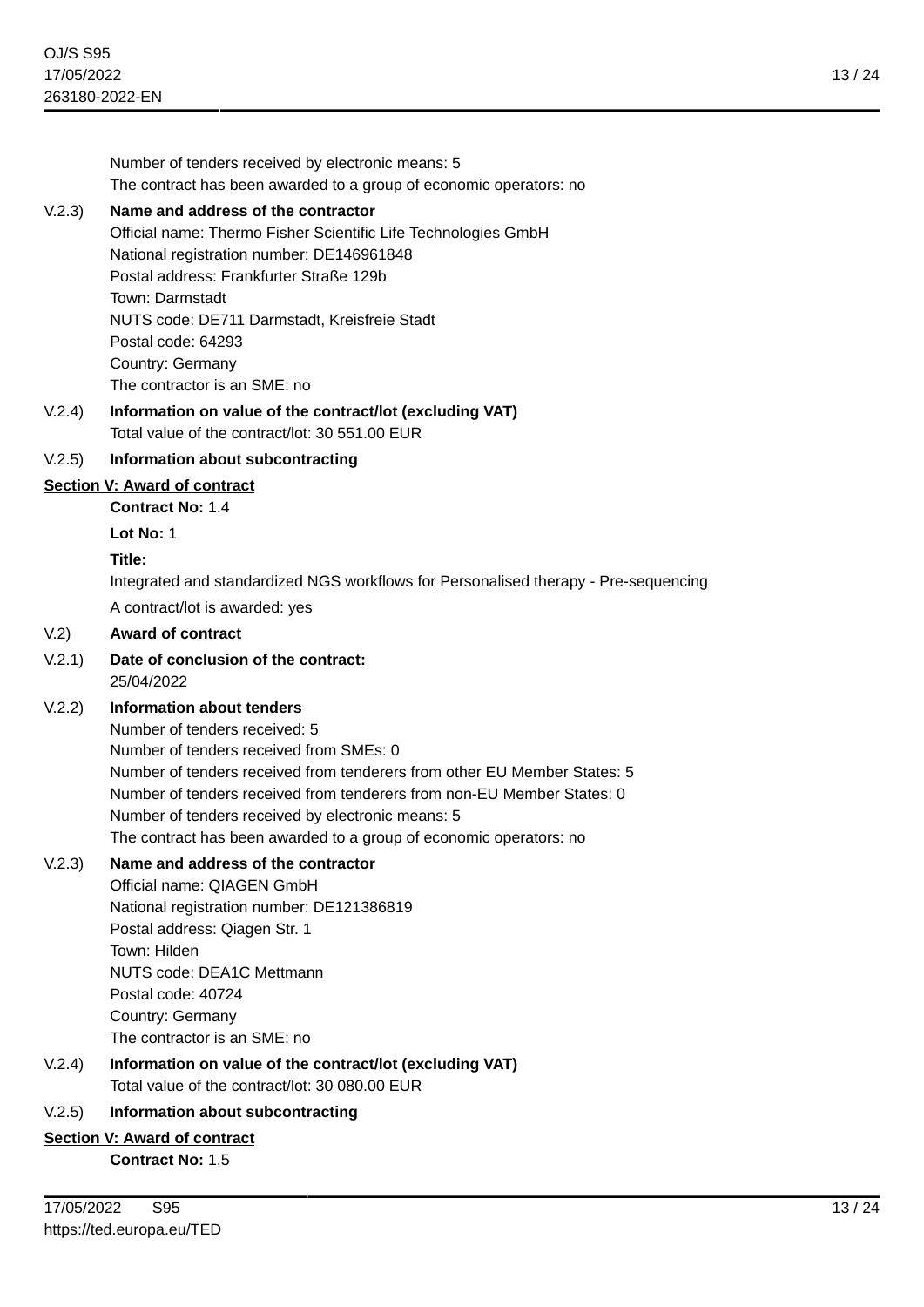|        | Lot No: 1                                                                                                                                                                                                                                                                                                                                                                               |
|--------|-----------------------------------------------------------------------------------------------------------------------------------------------------------------------------------------------------------------------------------------------------------------------------------------------------------------------------------------------------------------------------------------|
|        | Title:                                                                                                                                                                                                                                                                                                                                                                                  |
|        | Integrated and standardized NGS workflows for Personalised therapy - Pre-sequencing                                                                                                                                                                                                                                                                                                     |
|        | A contract/lot is awarded: yes                                                                                                                                                                                                                                                                                                                                                          |
| V.2)   | <b>Award of contract</b>                                                                                                                                                                                                                                                                                                                                                                |
| V.2.1) | Date of conclusion of the contract:<br>25/04/2022                                                                                                                                                                                                                                                                                                                                       |
| V.2.2) | Information about tenders<br>Number of tenders received: 5<br>Number of tenders received from SMEs: 0<br>Number of tenders received from tenderers from other EU Member States: 5<br>Number of tenders received from tenderers from non-EU Member States: 0<br>Number of tenders received by electronic means: 5<br>The contract has been awarded to a group of economic operators: yes |
| V.2.3) | Name and address of the contractor<br>Official name: Twist Bioscience Corporation<br>National registration number: FR40834941833<br>Postal address: 681 Gateway Blvd<br>Town: South San Francisco<br><b>NUTS code: US United States</b><br>Postal code: 94080<br><b>Country: United States</b><br>The contractor is an SME: no                                                          |
| V.2.3) | Name and address of the contractor<br>Official name: Platomics GmbH<br>Postal address: Friedmanngasse 38-40/1/17<br>Town: Vienna<br>NUTS code: AT1 Ostösterreich<br>Postal code: 1160<br>Country: Austria<br>The contractor is an SME: yes                                                                                                                                              |
| V.2.3) | Name and address of the contractor<br>Official name: LATVIA MGI TECH SIA<br>National registration number: LV50203081351<br>Postal address: Lidostas parks<br>Town: Marupes novads<br>NUTS code: LV00 Latvija<br>Postal code: LV-2167<br>Country: Latvia<br>The contractor is an SME: no                                                                                                 |
| V.2.4) | Information on value of the contract/lot (excluding VAT)<br>Total value of the contract/lot: 22 610.34 EUR                                                                                                                                                                                                                                                                              |
| V.2.5) | Information about subcontracting                                                                                                                                                                                                                                                                                                                                                        |
|        | <b>Section V: Award of contract</b>                                                                                                                                                                                                                                                                                                                                                     |
|        |                                                                                                                                                                                                                                                                                                                                                                                         |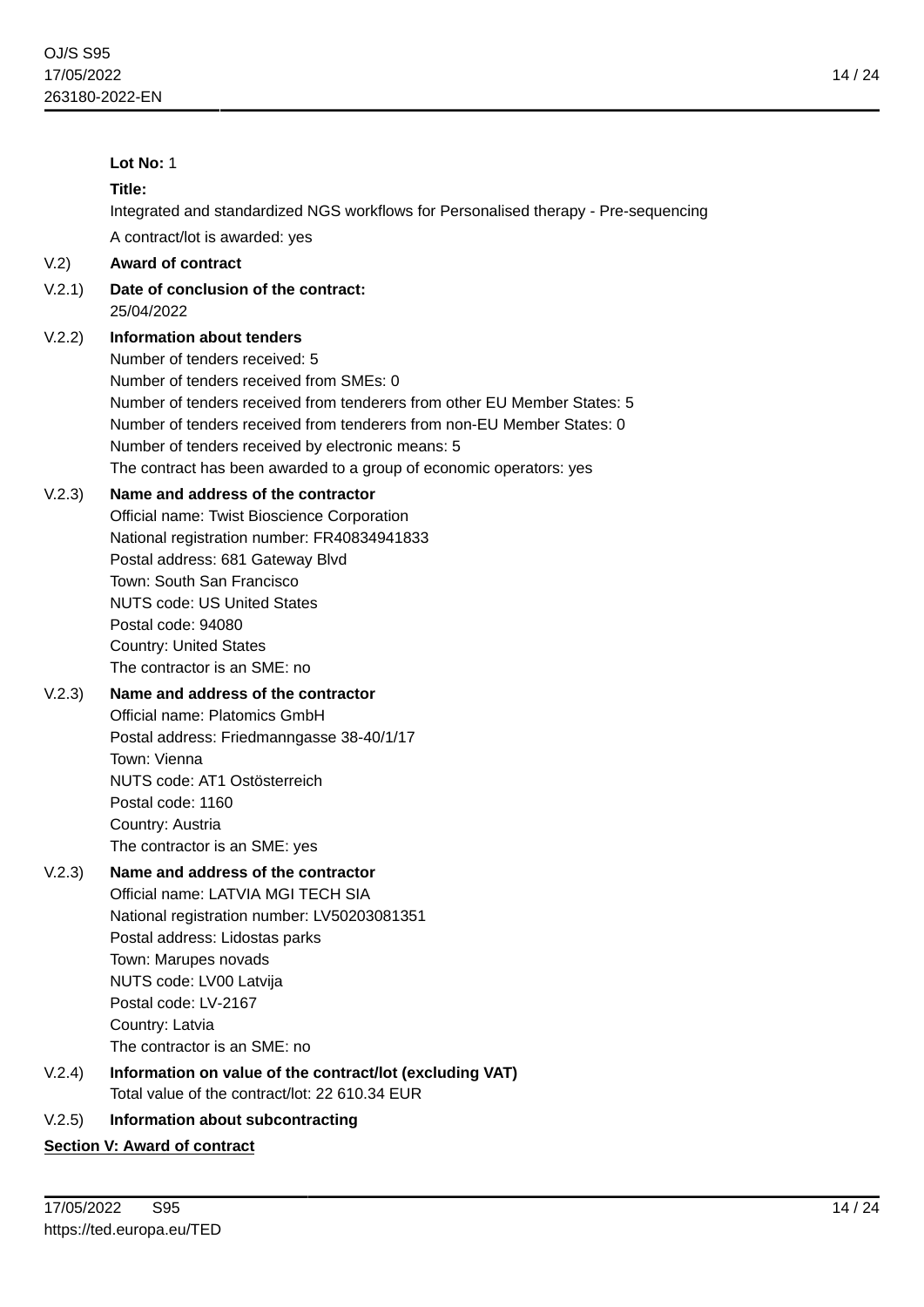|        | <b>Contract No: 2.1</b>                                                                                                                                                                                                                                                                                                                                                                         |
|--------|-------------------------------------------------------------------------------------------------------------------------------------------------------------------------------------------------------------------------------------------------------------------------------------------------------------------------------------------------------------------------------------------------|
|        | Lot No: 2                                                                                                                                                                                                                                                                                                                                                                                       |
|        | Title:                                                                                                                                                                                                                                                                                                                                                                                          |
|        | Integrated and standardized NGS workflows for Personalised therapy - Sequencing                                                                                                                                                                                                                                                                                                                 |
|        | A contract/lot is awarded: no                                                                                                                                                                                                                                                                                                                                                                   |
| V(1)   | Information on non-award                                                                                                                                                                                                                                                                                                                                                                        |
|        | The contract/lot is not awarded                                                                                                                                                                                                                                                                                                                                                                 |
|        | No tenders or requests to participate were received or all were rejected                                                                                                                                                                                                                                                                                                                        |
|        | <b>Section V: Award of contract</b><br><b>Contract No: 3.2</b>                                                                                                                                                                                                                                                                                                                                  |
|        | Lot No: 3                                                                                                                                                                                                                                                                                                                                                                                       |
|        | Title:                                                                                                                                                                                                                                                                                                                                                                                          |
|        | Integrated and standardized NGS workflows for Personalised therapy - Bioinformatics Analysis                                                                                                                                                                                                                                                                                                    |
|        | A contract/lot is awarded: yes                                                                                                                                                                                                                                                                                                                                                                  |
| V.2)   | <b>Award of contract</b>                                                                                                                                                                                                                                                                                                                                                                        |
| V.2.1) | Date of conclusion of the contract:<br>15/04/2022                                                                                                                                                                                                                                                                                                                                               |
| V.2.2) | <b>Information about tenders</b><br>Number of tenders received: 12<br>Number of tenders received from SMEs: 6<br>Number of tenders received from tenderers from other EU Member States: 7<br>Number of tenders received from tenderers from non-EU Member States: 5<br>Number of tenders received by electronic means: 12<br>The contract has been awarded to a group of economic operators: no |
| V.2.3) | Name and address of the contractor<br>Official name: Fundacio Centre de Regulacio Genomica<br>National registration number: G62426937<br>Postal address: Doctor Aiguader 88<br>Town: Barcelona<br>NUTS code: ES511 Barcelona<br>Postal code: 08003                                                                                                                                              |
|        | Country: Spain<br>The contractor is an SME: no                                                                                                                                                                                                                                                                                                                                                  |
| V.2.4) | Information on value of the contract/lot (excluding VAT)<br>Total value of the contract/lot: 50 735.50 EUR                                                                                                                                                                                                                                                                                      |
| V.2.5) | Information about subcontracting                                                                                                                                                                                                                                                                                                                                                                |
|        | <b>Section V: Award of contract</b>                                                                                                                                                                                                                                                                                                                                                             |
|        | <b>Contract No: 3.3</b>                                                                                                                                                                                                                                                                                                                                                                         |
|        | Lot No: 3                                                                                                                                                                                                                                                                                                                                                                                       |
|        | Title:<br>Integrated and standardized NGS workflows for Personalised therapy - Bioinformatics Analysis                                                                                                                                                                                                                                                                                          |

A contract/lot is awarded: yes

# V.2) **Award of contract**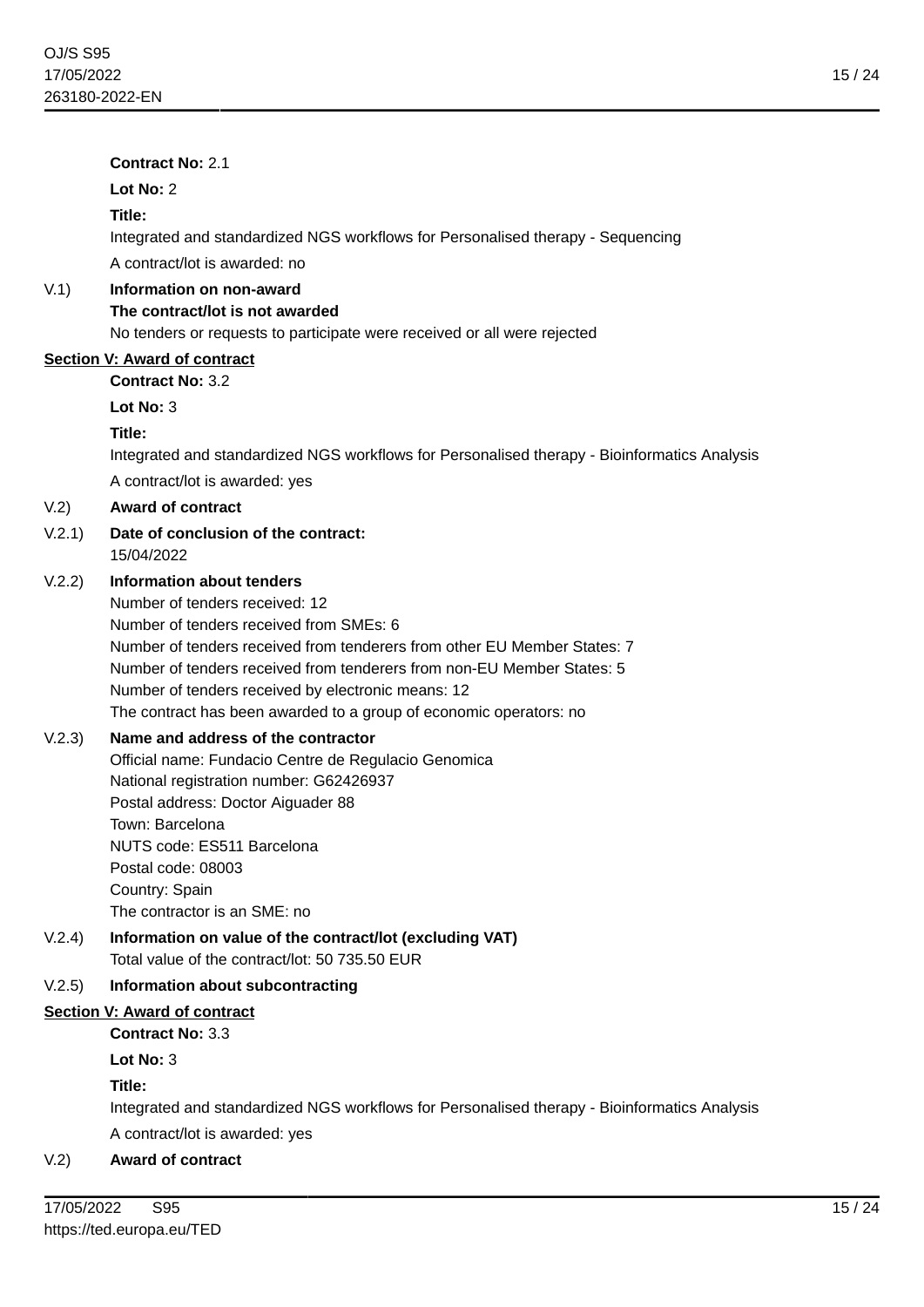# V.2.1) **Date of conclusion of the contract:** 25/04/2022 V.2.2) **Information about tenders** Number of tenders received: 12 Number of tenders received from SMEs: 6 Number of tenders received from tenderers from other EU Member States: 7 Number of tenders received from tenderers from non-EU Member States: 5 Number of tenders received by electronic means: 12 The contract has been awarded to a group of economic operators: no V.2.3) **Name and address of the contractor** Official name: Congenica Ltd National registration number: 8273616 Postal address: Wellcome Genome Campus Town: Cambridge NUTS code: UK United Kingdom Postal code: CB10 1DR Country: United Kingdom The contractor is an SME: yes V.2.4) **Information on value of the contract/lot (excluding VAT)** Total value of the contract/lot: 57 750.00 EUR V.2.5) **Information about subcontracting Section V: Award of contract Contract No:** 3.4 **Lot No:** 3 **Title:**

Integrated and standardized NGS workflows for Personalised therapy - Bioinformatics Analysis

A contract/lot is awarded: yes

# V.2) **Award of contract**

#### V.2.1) **Date of conclusion of the contract:** 25/04/2022

# V.2.2) **Information about tenders**

Number of tenders received: 12 Number of tenders received from SMEs: 6 Number of tenders received from tenderers from other EU Member States: 7 Number of tenders received from tenderers from non-EU Member States: 5 Number of tenders received by electronic means: 12 The contract has been awarded to a group of economic operators: yes

# V.2.3) **Name and address of the contractor**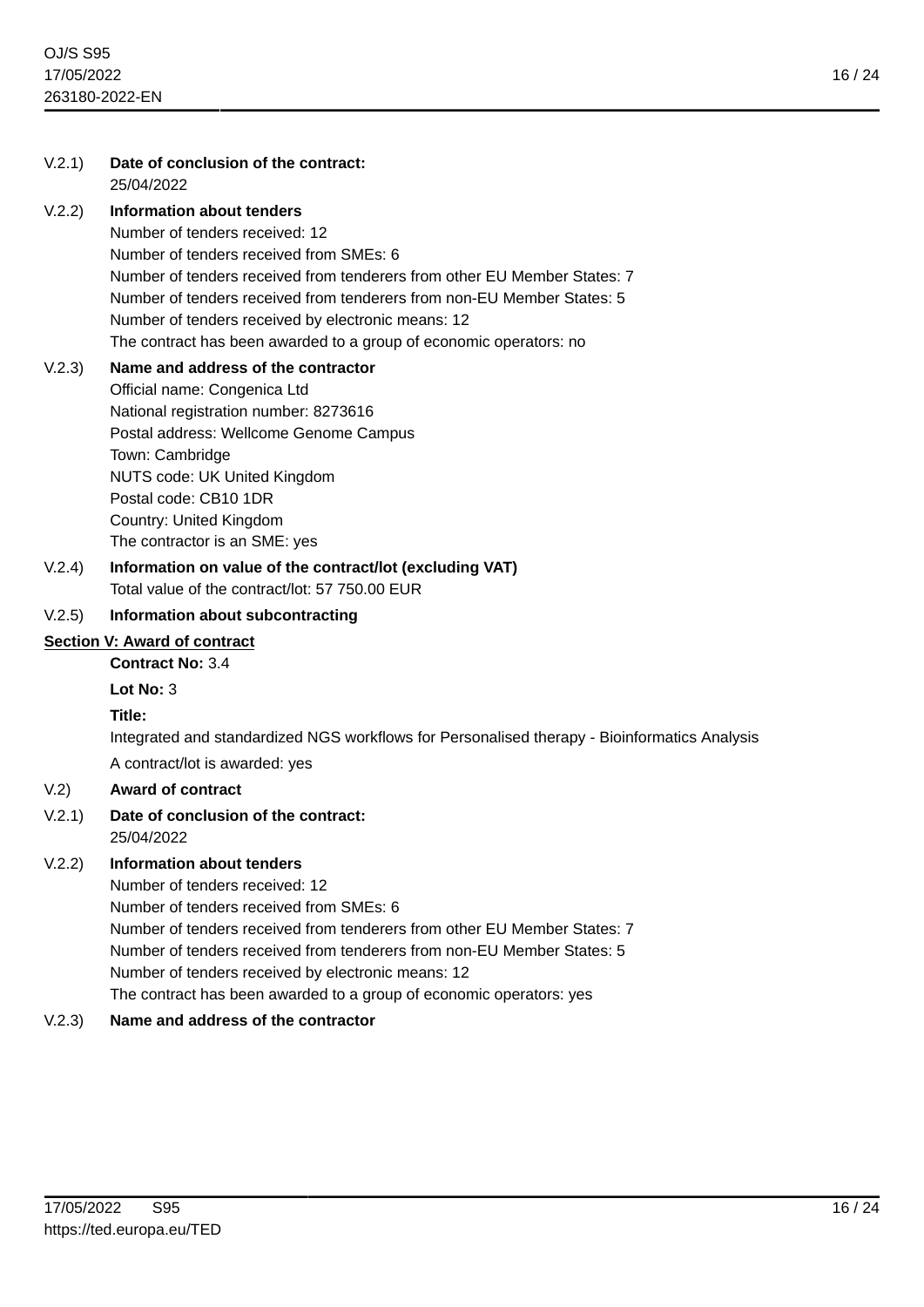Official name: BC Platforms AG National registration number: CHE-146.260.115 Postal address: Bleicherweg 10 Town: Zurich NUTS code: CH0 Schweiz / Suisse / Svizzera Postal code: CH-8002 Country: Switzerland The contractor is an SME: yes

# V.2.3) **Name and address of the contractor**

Official name: Euformatics Oy National registration number: FI23074221 Postal address: Tekniikantie 12 Town: Espoo NUTS code: FI1B1 Helsinki-Uusimaa Postal code: 02150 Country: Finland The contractor is an SME: yes

# V.2.3) **Name and address of the contractor**

Official name: Oncompass Medicine Hungary Kft. National registration number: 13070364241 Postal address: Retek utca 34 Town: Budapest NUTS code: HU110 Budapest Postal code: 1024 Country: Hungary The contractor is an SME: yes

#### V.2.4) **Information on value of the contract/lot (excluding VAT)** Total value of the contract/lot: 33 600.00 EUR

# V.2.5) **Information about subcontracting**

# **Section V: Award of contract**

**Contract No:** 3.7

**Lot No:** 3

#### **Title:**

Integrated and standardized NGS workflows for Personalised therapy - Bioinformatics Analysis A contract/lot is awarded: yes

#### V.2) **Award of contract**

V.2.1) **Date of conclusion of the contract:** 11/04/2022

# V.2.2) **Information about tenders**

Number of tenders received: 12 Number of tenders received from SMEs: 6 Number of tenders received from tenderers from other EU Member States: 7 Number of tenders received from tenderers from non-EU Member States: 5 Number of tenders received by electronic means: 12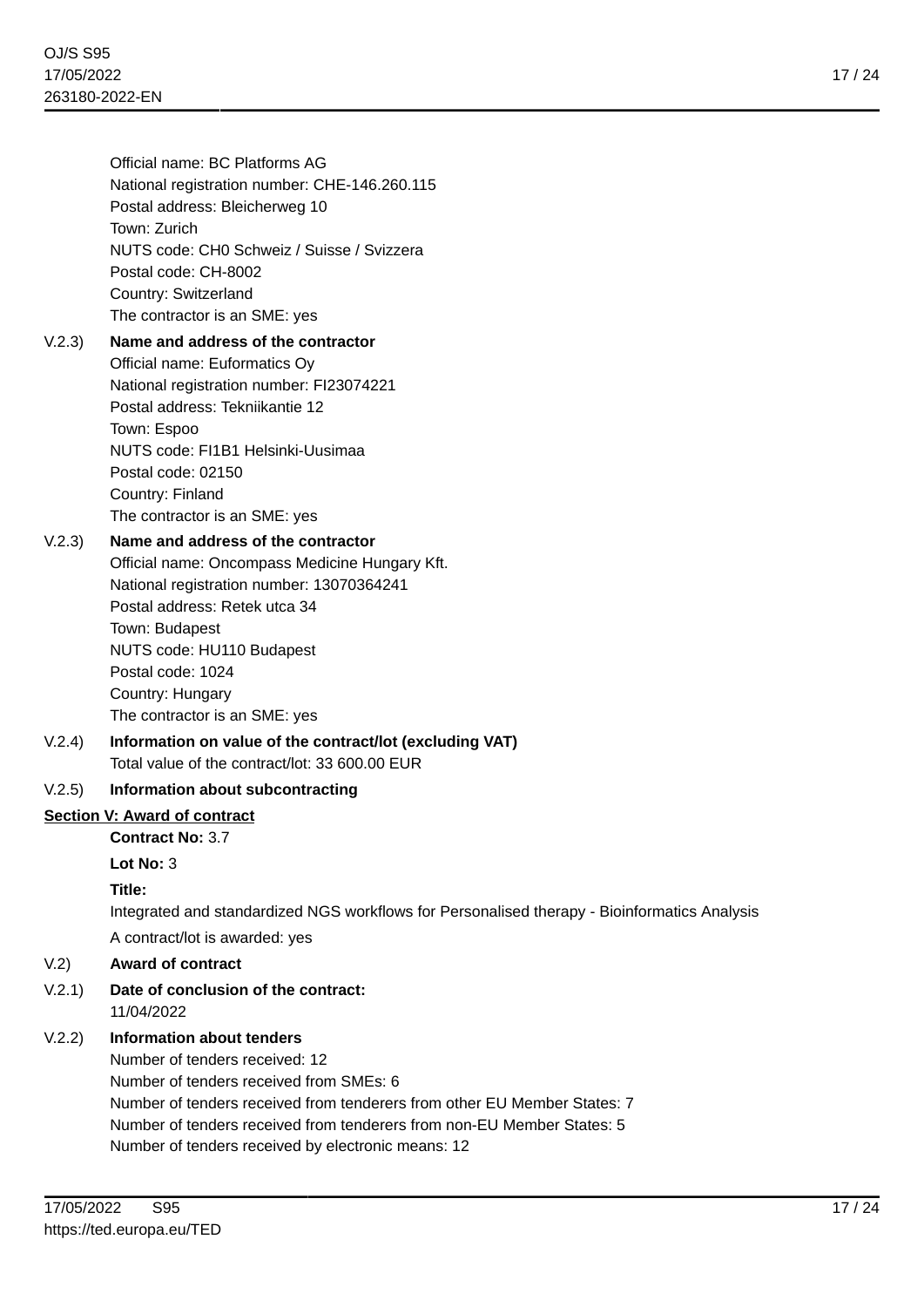The contract has been awarded to a group of economic operators: yes

#### V.2.3) **Name and address of the contractor**

Official name: Phenosystems SA National registration number: CHE-114.794.281 Postal address: Sentier des Communs 1 Town: Blonay NUTS code: CH011 Vaud Postal code: 1807 Country: Switzerland The contractor is an SME: yes

# V.2.3) **Name and address of the contractor**

Official name: Maxeler Technologies Ltd National registration number: GB91 23835 37 Postal address: 3 Hammersmith Grove Town: London NUTS code: UK United Kingdom Postal code: W6 0ND Country: United Kingdom The contractor is an SME: yes

#### V.2.3) **Name and address of the contractor**

Official name: iCoSys group of HES-SO Fribourg, HES-SO Haute ecole specialisee de Suisse occidentale National registration number: CHE-105.150.400 Postal address: Bd de Pérolles 80 Town: Fribourg

NUTS code: CH022 Fribourg / Freiburg Postal code: 1700 Country: Switzerland The contractor is an SME: no

V.2.4) **Information on value of the contract/lot (excluding VAT)** Total value of the contract/lot: 51 000.00 EUR

#### V.2.5) **Information about subcontracting**

#### **Section V: Award of contract**

**Contract No:** 3.9

**Lot No:** 3

**Title:**

Integrated and standardized NGS workflows for Personalised therapy - Bioinformatics Analysis A contract/lot is awarded: yes

#### V.2) **Award of contract**

# V.2.1) **Date of conclusion of the contract:**

11/04/2022

# V.2.2) **Information about tenders**

Number of tenders received: 12 Number of tenders received from SMEs: 6 Number of tenders received from tenderers from other EU Member States: 7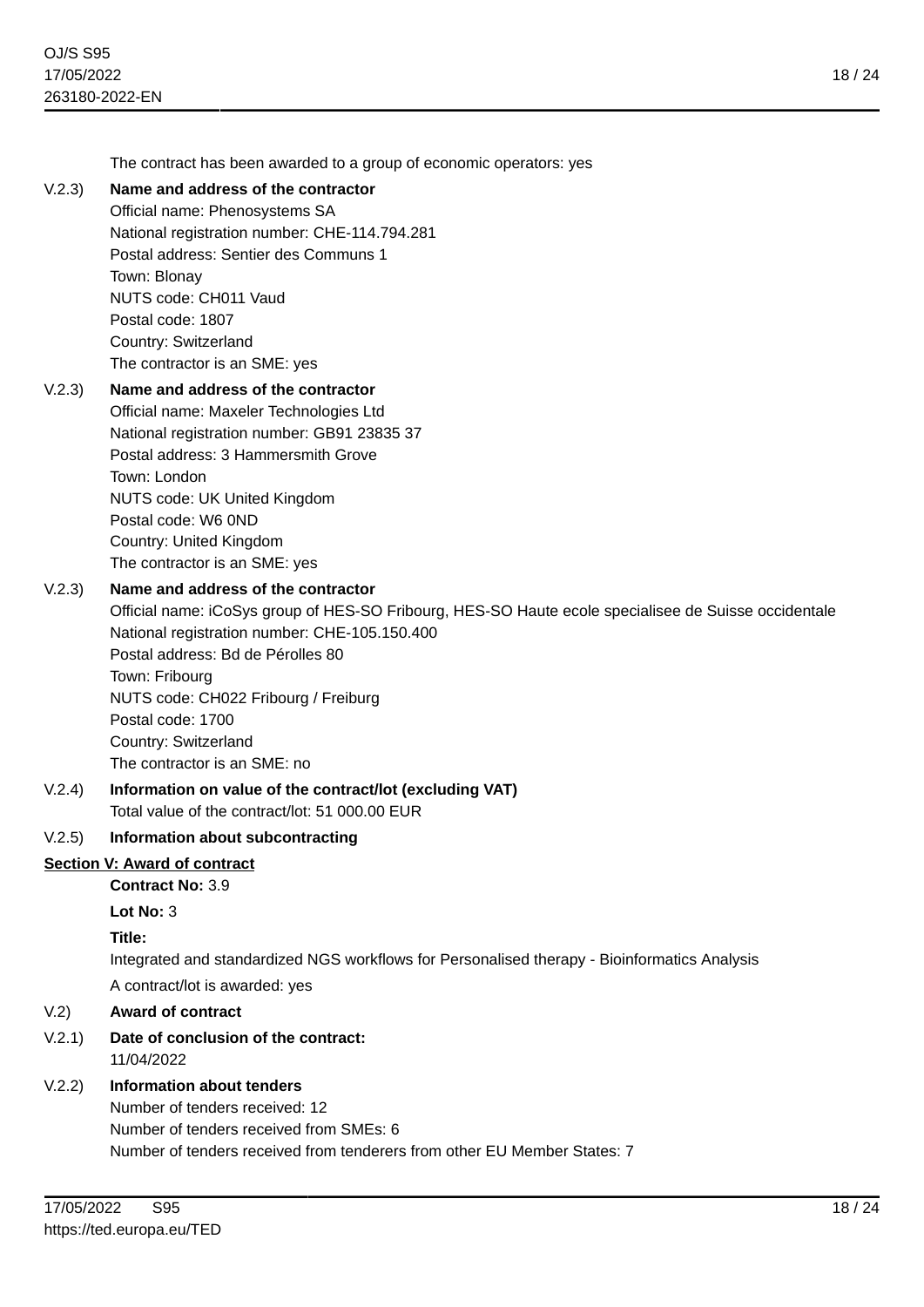Number of tenders received from tenderers from non-EU Member States: 5 Number of tenders received by electronic means: 12 The contract has been awarded to a group of economic operators: yes V.2.3) **Name and address of the contractor** National registration number: ATU68813304 Postal address: Friedmanngasse 38-40/1/17

Postal code: 1160 Country: Austria The contractor is an SME: yes

Town: Vienna

Official name: Platomics GmbH

NUTS code: AT1 Ostösterreich

#### V.2.3) **Name and address of the contractor**

Official name: Deutsches Krebsforschungszentrum National registration number: DE143293537 Postal address: Im Neuenheimer Feld 280 Town: Heidelberg NUTS code: DE2 Bayern Postal code: 69120 Country: Germany The contractor is an SME: no

#### V.2.3) **Name and address of the contractor**

Official name: Charité Universitätsmedizin Berlin National registration number: DE228847810 Postal address: Charité pl. 1 Town: Berlin NUTS code: DE3 Berlin Postal code: 10117 Country: Germany The contractor is an SME: no

# V.2.4) **Information on value of the contract/lot (excluding VAT)** Total value of the contract/lot: 33 971.57 EUR

# V.2.5) **Information about subcontracting**

# **Section V: Award of contract**

**Contract No:** 4.2

**Lot No:** 4

# **Title:**

Integrated and standardized NGS workflows for Personalised therapy - Bioinformatics Analysis

A contract/lot is awarded: yes

# V.2) **Award of contract**

- V.2.1) **Date of conclusion of the contract:** 15/04/2022
- V.2.2) **Information about tenders**

Number of tenders received: 6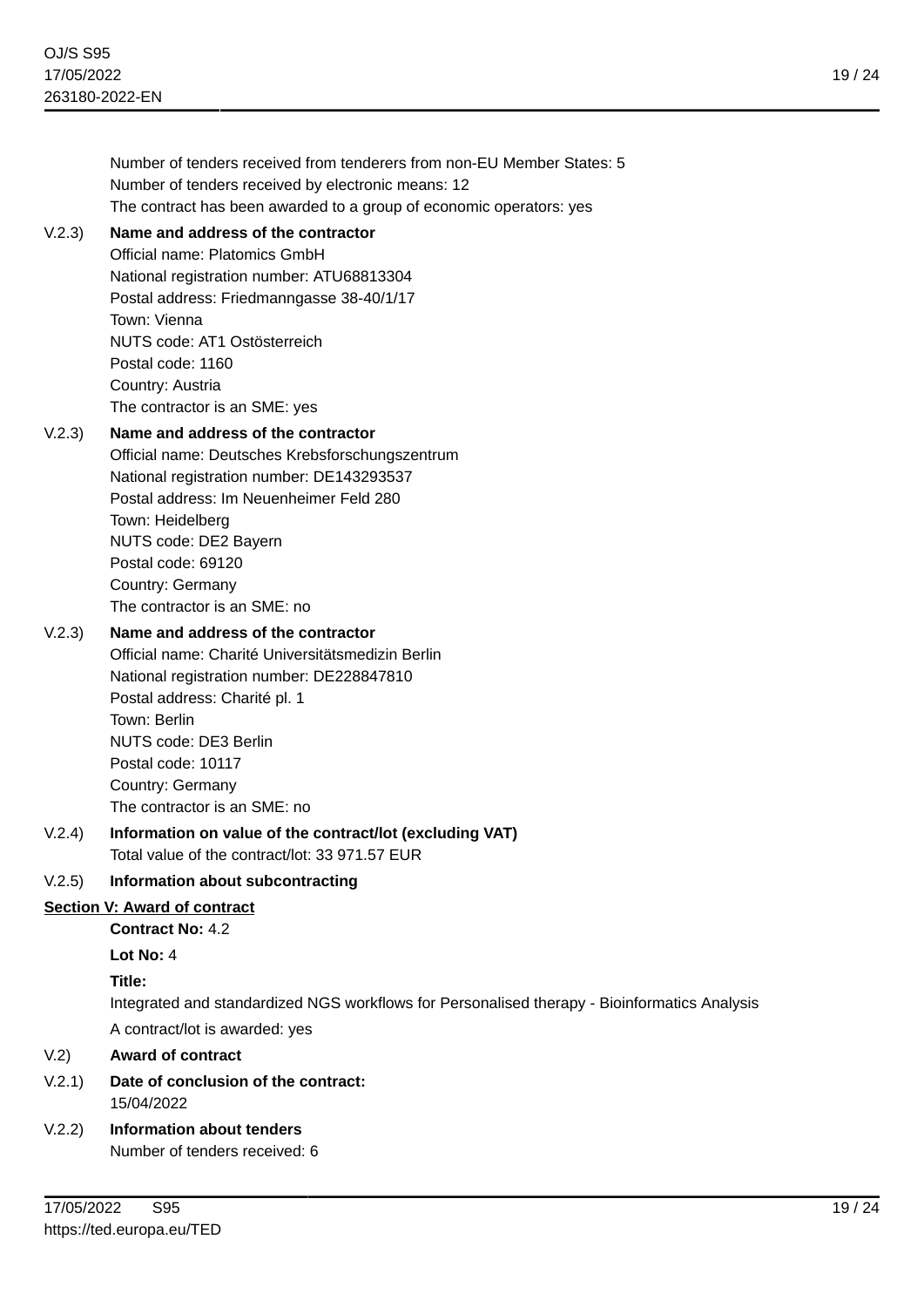Number of tenders received from SMEs: 5 Number of tenders received from tenderers from other EU Member States: 4 Number of tenders received from tenderers from non-EU Member States: 2 Number of tenders received by electronic means: 6 The contract has been awarded to a group of economic operators: no

# V.2.3) **Name and address of the contractor**

Official name: Fundacio Centre de Regulacio Genomica National registration number: G62426937 Postal address: Doctor Aiguader 88 Town: Barcelona NUTS code: ES511 Barcelona Postal code: 08003 Country: Spain The contractor is an SME: no

V.2.4) **Information on value of the contract/lot (excluding VAT)** Total value of the contract/lot: 50 557.24 EUR

# V.2.5) **Information about subcontracting**

The contract is likely to be subcontracted Value or proportion likely to be subcontracted to third parties Proportion: 5 %

# **Section V: Award of contract**

**Contract No:** 4.3

# **Lot No:** 4

# **Title:**

Integrated and standardized NGS workflows for Personalised therapy - Bioinformatics Analysis A contract/lot is awarded: yes

# V.2) **Award of contract**

#### V.2.1) **Date of conclusion of the contract:** 25/04/2022

# V.2.2) **Information about tenders**

Number of tenders received: 6 Number of tenders received from SMEs: 5 Number of tenders received from tenderers from other EU Member States: 4 Number of tenders received from tenderers from non-EU Member States: 2 Number of tenders received by electronic means: 6 The contract has been awarded to a group of economic operators: no

# V.2.3) **Name and address of the contractor**

Official name: Congenica Ltd National registration number: 8273616 Postal address: Wellcome Genome Campus Town: Cambridge NUTS code: UK United Kingdom Postal code: CB10 1DR Country: United Kingdom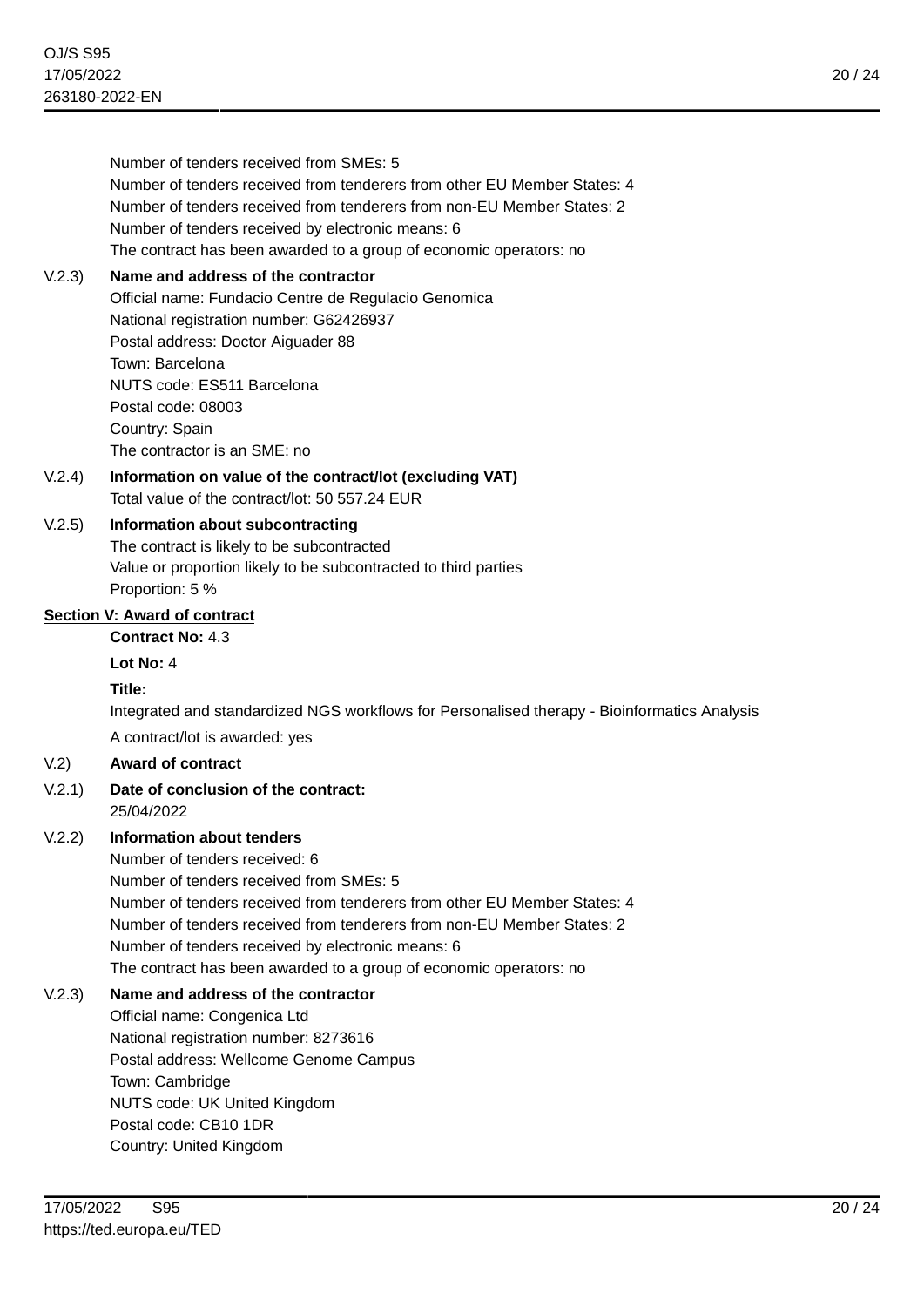The contractor is an SME: yes V.2.4) **Information on value of the contract/lot (excluding VAT)** Total value of the contract/lot: 57 750.00 EUR V.2.5) **Information about subcontracting Section V: Award of contract**

**Contract No:** 4.4

**Lot No:** 4

#### **Title:**

Integrated and standardized NGS workflows for Personalised therapy - Bioinformatics Analysis A contract/lot is awarded: yes

#### V.2) **Award of contract**

V.2.1) **Date of conclusion of the contract:** 25/04/2022

# V.2.2) **Information about tenders**

Number of tenders received: 6 Number of tenders received from SMEs: 5 Number of tenders received from tenderers from other EU Member States: 4 Number of tenders received from tenderers from non-EU Member States: 2 Number of tenders received by electronic means: 6 The contract has been awarded to a group of economic operators: yes

#### V.2.3) **Name and address of the contractor**

Official name: BC Platforms AG National registration number: CHE-146.260.115 Postal address: Bleicherweg 10 Town: Zurich NUTS code: CH0 Schweiz / Suisse / Svizzera Postal code: CH-8002 Country: Switzerland The contractor is an SME: yes

# V.2.3) **Name and address of the contractor**

Official name: Euformatics Oy National registration number: FI23074221 Postal address: Tekniikantie 12 Town: Espoo NUTS code: FI1B1 Helsinki-Uusimaa Postal code: 02150 Country: Finland The contractor is an SME: yes

# V.2.3) **Name and address of the contractor**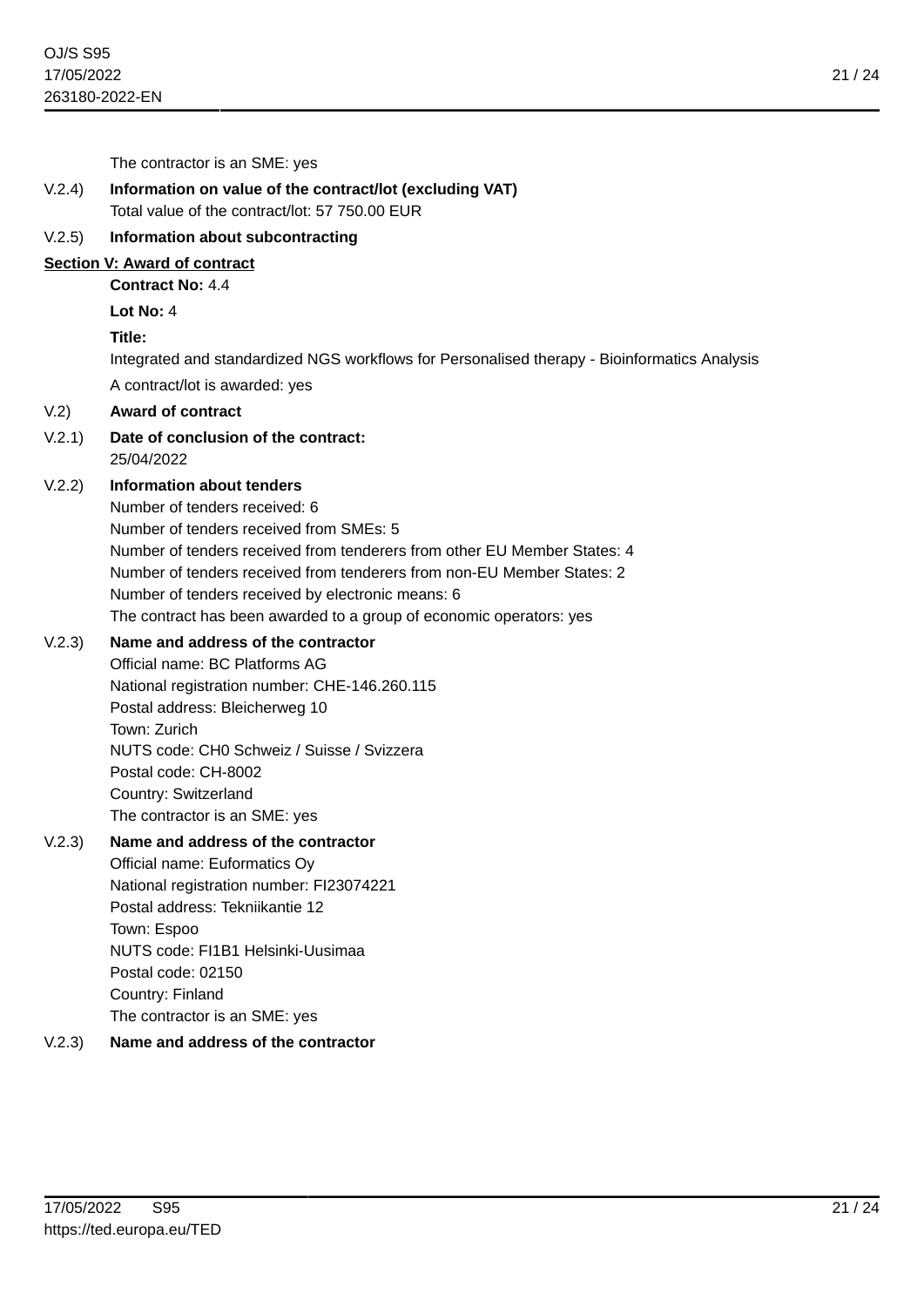Official name: Oncompass Medicine Hungary Kft. National registration number: 13070364241 Postal address: Retek utca 34 Town: Budapest NUTS code: HU110 Budapest Postal code: 1024 Country: Hungary The contractor is an SME: yes

# V.2.4) **Information on value of the contract/lot (excluding VAT)** Total value of the contract/lot: 33 600.00 EUR

#### V.2.5) **Information about subcontracting**

#### **Section V: Award of contract**

**Contract No:** 4.5

**Lot No:** 4

**Title:**

Integrated and standardized NGS workflows for Personalised therapy - Bioinformatics Analysis

A contract/lot is awarded: yes

#### V.2) **Award of contract**

V.2.1) **Date of conclusion of the contract:** 15/04/2022

# V.2.2) **Information about tenders**

Number of tenders received: 6 Number of tenders received from SMEs: 5 Number of tenders received from tenderers from other EU Member States: 4 Number of tenders received from tenderers from non-EU Member States: 2 Number of tenders received by electronic means: 6 The contract has been awarded to a group of economic operators: yes

# V.2.3) **Name and address of the contractor**

Official name: fragmentiX Storage Solutions GmbH National registration number: ATU73598001 Postal address: IST Austria Technologiepark, Plöcking 1 Town: Klosterneuburg NUTS code: AT126 Wiener Umland / Nordteil Postal code: 3400 Country: Austria The contractor is an SME: yes

# V.2.3) **Name and address of the contractor**

Official name: ID GmbH & Co. KGaA National registration number: DE136648222 Postal address: Platz vor dem Neuen Tor 2 Town: Berlin NUTS code: DE300 Berlin Postal code: 10115 Country: Germany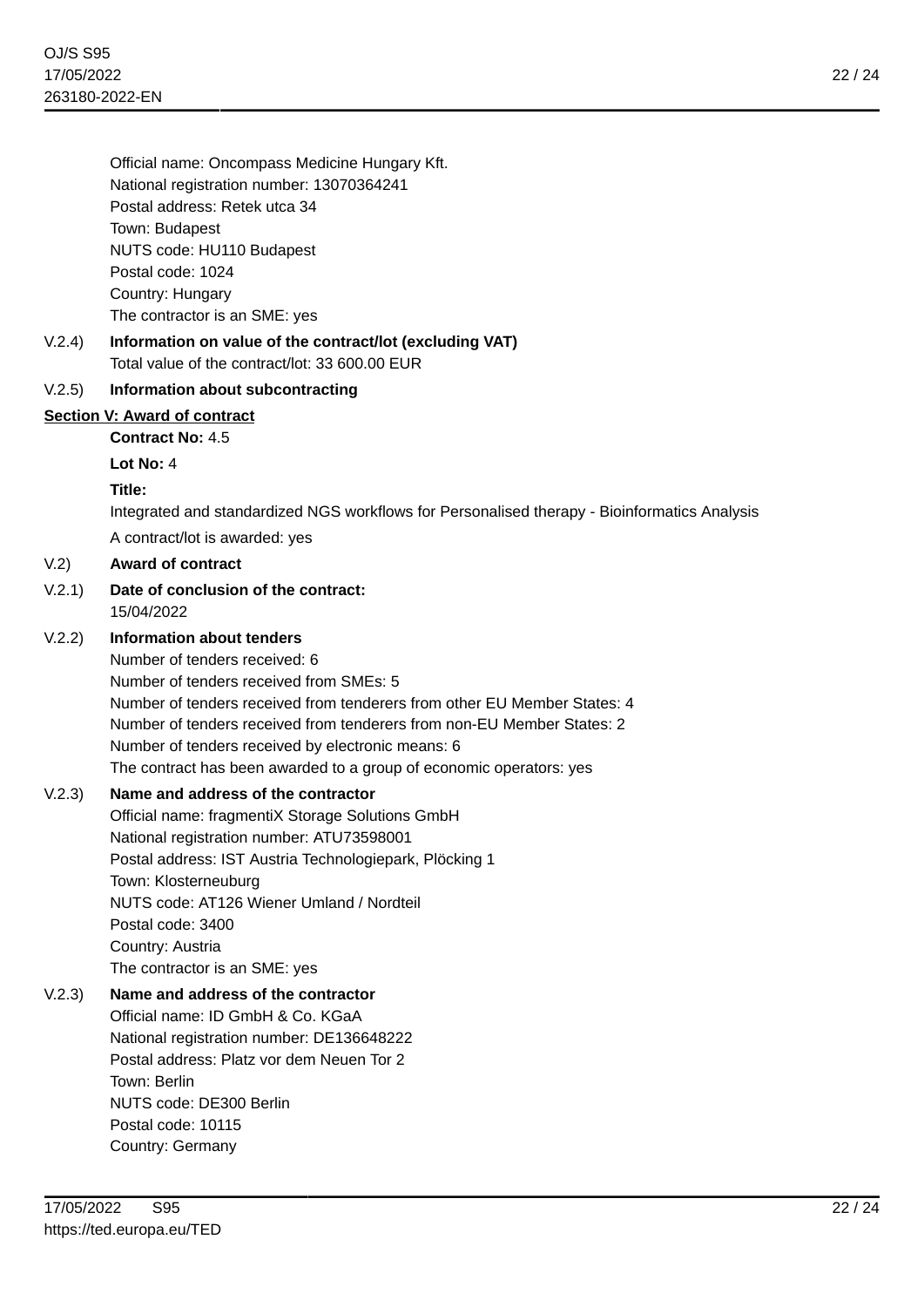The contractor is an SME: yes

# V.2.3) **Name and address of the contractor**

Official name: Maxeler Technologies Ltd National registration number: GB91 23835 37 Postal address: 3 Hammersmith Grove Town: London NUTS code: UKI33 Kensington & Chelsea and Hammersmith & Fulham Postal code: W6 0ND Country: United Kingdom The contractor is an SME: yes

# V.2.4) **Information on value of the contract/lot (excluding VAT)** Total value of the contract/lot: 50 270.00 EUR

#### V.2.5) **Information about subcontracting**

The contract is likely to be subcontracted Value or proportion likely to be subcontracted to third parties Proportion: 15 %

#### **Section V: Award of contract**

**Contract No:** 4.6

**Lot No:** 4

#### **Title:**

Integrated and standardized NGS workflows for Personalised therapy - Bioinformatics Analysis

A contract/lot is awarded: yes

#### V.2) **Award of contract**

V.2.1) **Date of conclusion of the contract:** 15/04/2022

# V.2.2) **Information about tenders**

Number of tenders received: 6 Number of tenders received from SMEs: 5 Number of tenders received from tenderers from other EU Member States: 4 Number of tenders received from tenderers from non-EU Member States: 2 Number of tenders received by electronic means: 6 The contract has been awarded to a group of economic operators: no

# V.2.3) **Name and address of the contractor**

Official name: Saphetor SA National registration number: CHE-467.115.331 Postal address: EPFL Innovation Park C Town: Lausanne NUTS code: CH0 Schweiz / Suisse / Svizzera Postal code: 1015 Country: Switzerland The contractor is an SME: yes

V.2.4) **Information on value of the contract/lot (excluding VAT)** Total value of the contract/lot: 51 400.00 EUR

#### V.2.5) **Information about subcontracting**